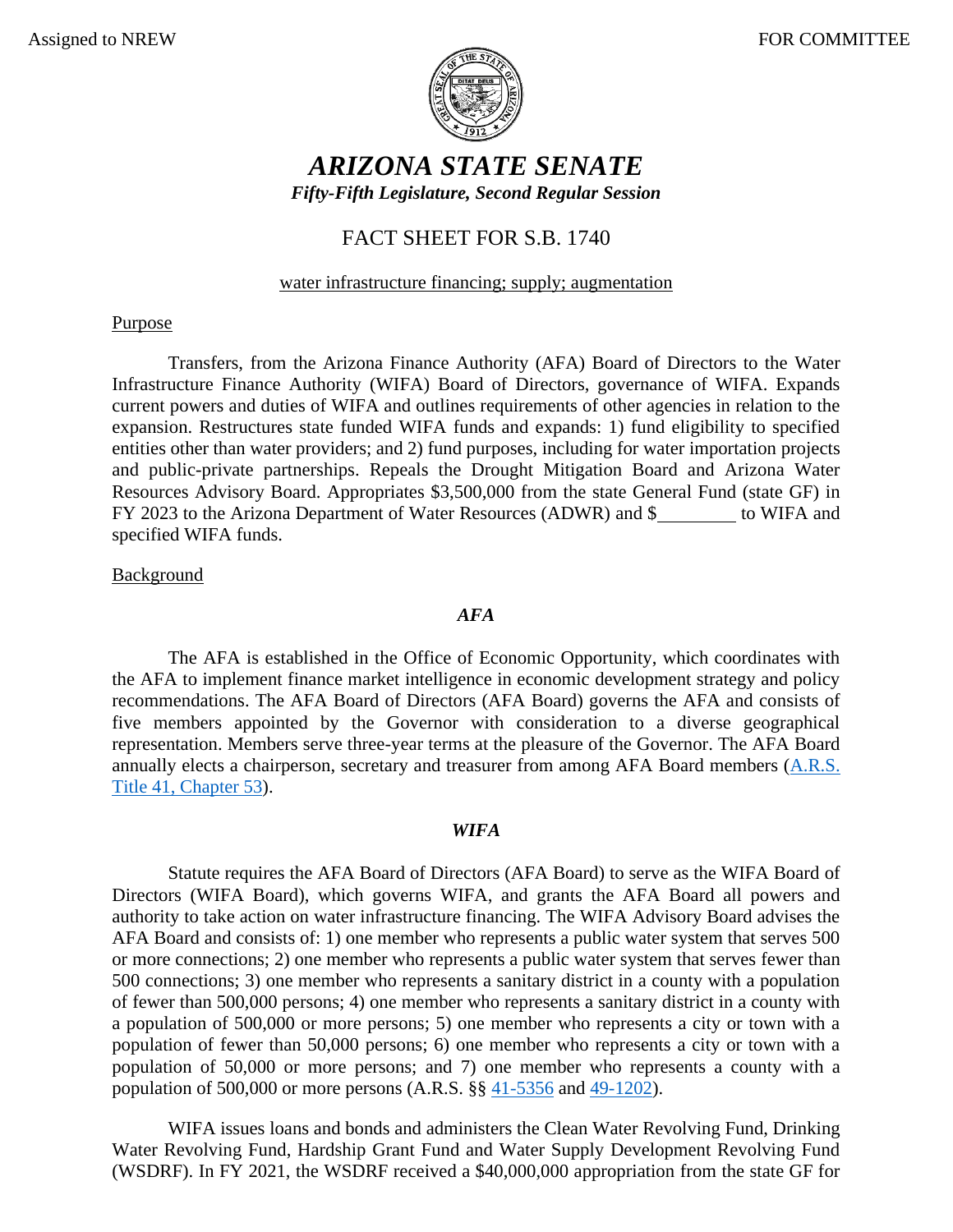projects allocated throughout all regions of Arizona and outside of Active Management Areas. The appropriation caps funding at \$1,000,000 per project and statute allows the monies to be used to: 1) make water supply development loans to water providers in Arizona; 2) make loans or grants to water providers for planning or designing water supply development projects, not to exceed \$250,000; 3) purchase or refinance water supply development-related debt obligations of water providers at or below market rate; 4) provide financial assistance to water providers with bonding authority to purchase insurance for local bond obligations incurred for water supply development purposes; 5) pay administrative costs; 6) provide linked deposit guarantees through third-party lenders; and 7) conduct water supply studies [\(Laws 2021, Ch. 408;](https://www.azleg.gov/legtext/55leg/1R/laws/0408.pdf) [A.R.S. Title 49, Chapter 8\)](https://www.azleg.gov/arsDetail/?title=49).

A *water provider* is a: 1) municipal water delivery system; 2) county water augmentation authority; 3) county water authority; 4) Indian tribe; 5) community facilities district; 6) public water system; 7) county with fewer than 300,000 persons; 8) natural resource conservation district; or 9) county that enters into an intergovernmental agreement or other formal written agreement with a water provider regarding a water supply development project. *Water supply development* is: 1) acquiring water, water rights or water contracts to augment the water supply of a water provider; or 2) planning, designing, building or developing facilities for conveyance, storage, recovery, reclamation or reuse of water, replenishment of groundwater or active or passive stormwater recharge structures that increase water supplies [\(A.R.S. § 49-1201\)](https://www.azleg.gov/viewdocument/?docName=https://www.azleg.gov/ars/49/01201.htm).

#### *Drought Mitigation Board and Fund*

In 2021, the Legislature established the Drought Mitigation Board and the Drought Mitigation Revolving Fund to provide for: 1) ADWR to award grants to facilitate the forbearance of water deliveries that would avoid reductions in Arizona's Colorado River supplies; 2) the Arizona State Land Department to apply for grants to support the ability to make the best use of water resources associated with State Trust Land; and 3) the Drought Mitigation Board to make low-cost, longterm loans for planning, designing, constructing or financing water supply development projects to import water supplies into Arizona, with priority given to projects with the larges statewide benefit. In FY 2022, the Legislature appropriated \$160,000,000 from the state GF to the Drought Mitigation Revolving Fund, setting aside \$10,000,000 for the ADWR grants and \$10,000,000 for the Arizona State Land Department grants (Laws 2021, Ch. [407](https://www.azleg.gov/legtext/55leg/1R/laws/0407.pdf) and [408\)](https://www.azleg.gov/legtext/55leg/1R/laws/0408.pdf).

#### *Fiscal Impact*

S.B. 1740 appropriates \$3,500,000 from the state GF in FY 2023 to ADWR and \$ from the state GF in FY 2023 to the WSDRF, the Long-Term Water Augmentation Fund (LTWAF) and WIFA.

Provisions

## *Appropriations*

- 1. Appropriates \$3,500,000 to the ADWR to conduct an annual Water Supply and Demand Assessment (Assessment) from the state GF in FY 2023.
- 2. Appropriates \$\_\_\_\_\_\_\_\_\_\_\_\_ to the WSDRF from the state GF in FY 2023.
- 3. Appropriates \$ to the LTWAF from the state GF in FY 2023.
- 4. Appropriates \$\_\_\_\_\_\_\_\_\_\_ to WIFA for LTWAF administration from the state GF in FY 2023.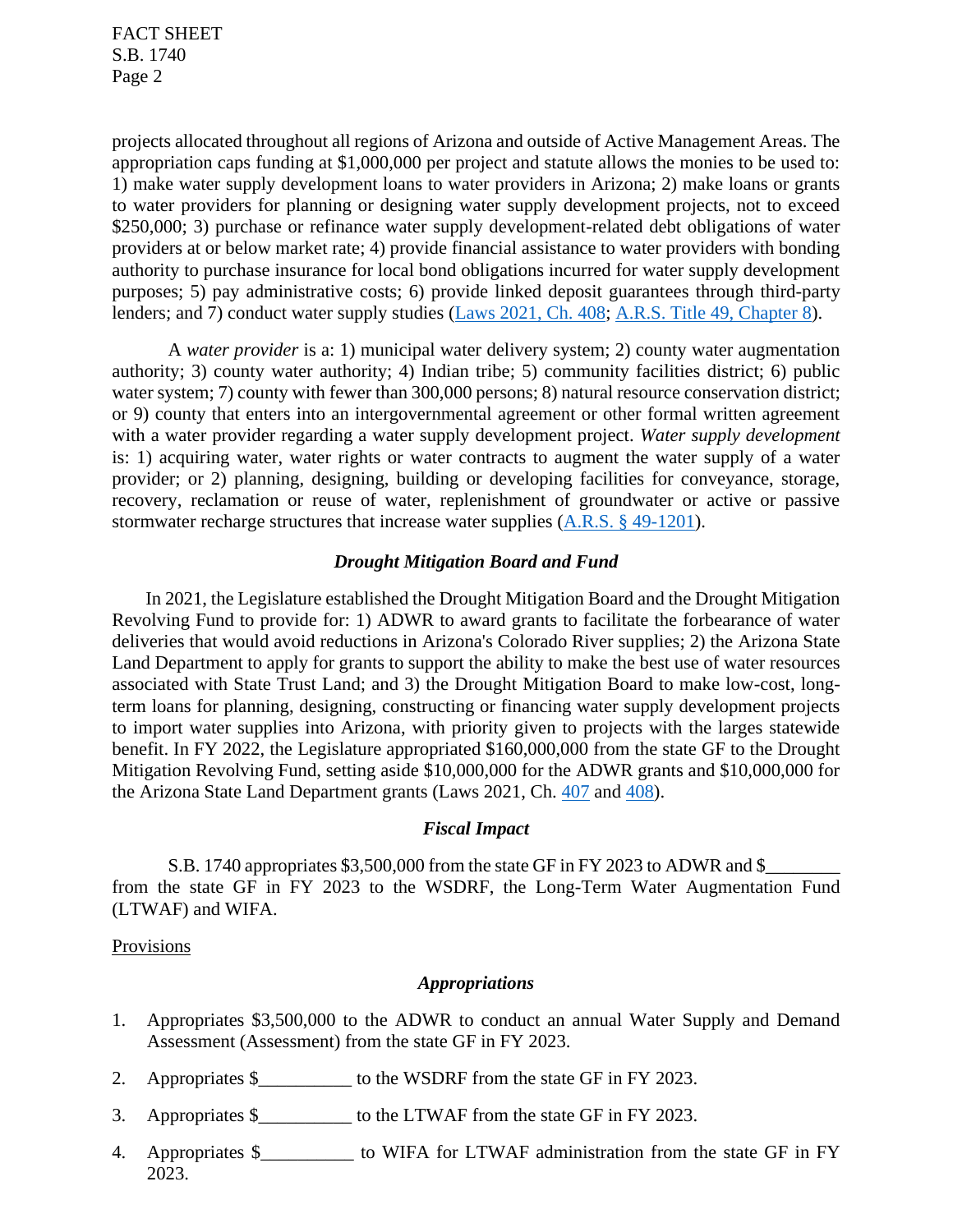### *WIFA Governance Transfer*

- 5. Requires the WIFA Board, rather than the AFA Board, to govern WIFA.
- 6. Requires the WIFA Board to:
	- a) elect a Chairperson of the Board from among the voting members;
	- b) keep and maintain a complete and accurate record of all WIFA Board proceedings;
	- c) adopt written policies, procedures and guidelines for standards of conduct, including a gift policy, for members of the WIFA Board and for officers and employees of the WIFA Board; and
	- d) operate on the state fiscal year.
- 7. Allows the WIFA Board Chairperson to appoint subcommittees as necessary.
- 8. Allows the WIFA Board to request assistance from representatives of other state agencies.
- 9. Constitutes a majority of voting WIFA Board members that includes the Chairperson as a quorum for the purpose of an official meeting for conducting business.
- 10. Deems an affirmative vote of a majority of the voting members present at an official meeting as sufficient for the WIFA Board to take any action, except that approval of funding or other financial assistance requires the affirmative vote of at least five of the voting members present at an official meeting of the WIFA Board.
- 11. Exempts WIFA from taxation and assessment requirements for:
	- a) any property acquired or constructed for statutory purposes;
	- b) WIFA agreements for the maintenance and operation of water-related facilities; or
	- c) the revenues derived from the water-related facilities.
- 12. Specifies that the purpose of WIFA is to:
	- a) benefit current and future residents, the economy and the environment of Arizona;
	- b) evaluate and approve funding requests for monies from the:
		- i. Clean Water Revolving Fund;
		- ii. Safe Drinking Water Revolving Fund;
		- iii. WSDRF; and
		- iv. LTWAF; and
	- c) perform other duties as prescribed by statute.
- 13. Stipulates that WIFA succeeds to the authority, powers, duties and responsibilities of the AFA with respect to the:
	- a) Clean Water Revolving Fund Program;
	- b) Drinking Water Revolving Fund Program;
	- c) Hardship Grant Fund financial provisions; and
	- d) WSDRF financial provisions, as provided by this legislation.
- 14. Continues in effect, until superseded by administrative action by WIFA, the administrative rules and orders adopted by the AFA regarding the:
	- a) Clean Water Revolving Fund Program;
	- b) Drinking Water Revolving Fund Program;
	- c) Hardship Grant Fund financial provisions; and
	- d) WSDRF financial provisions.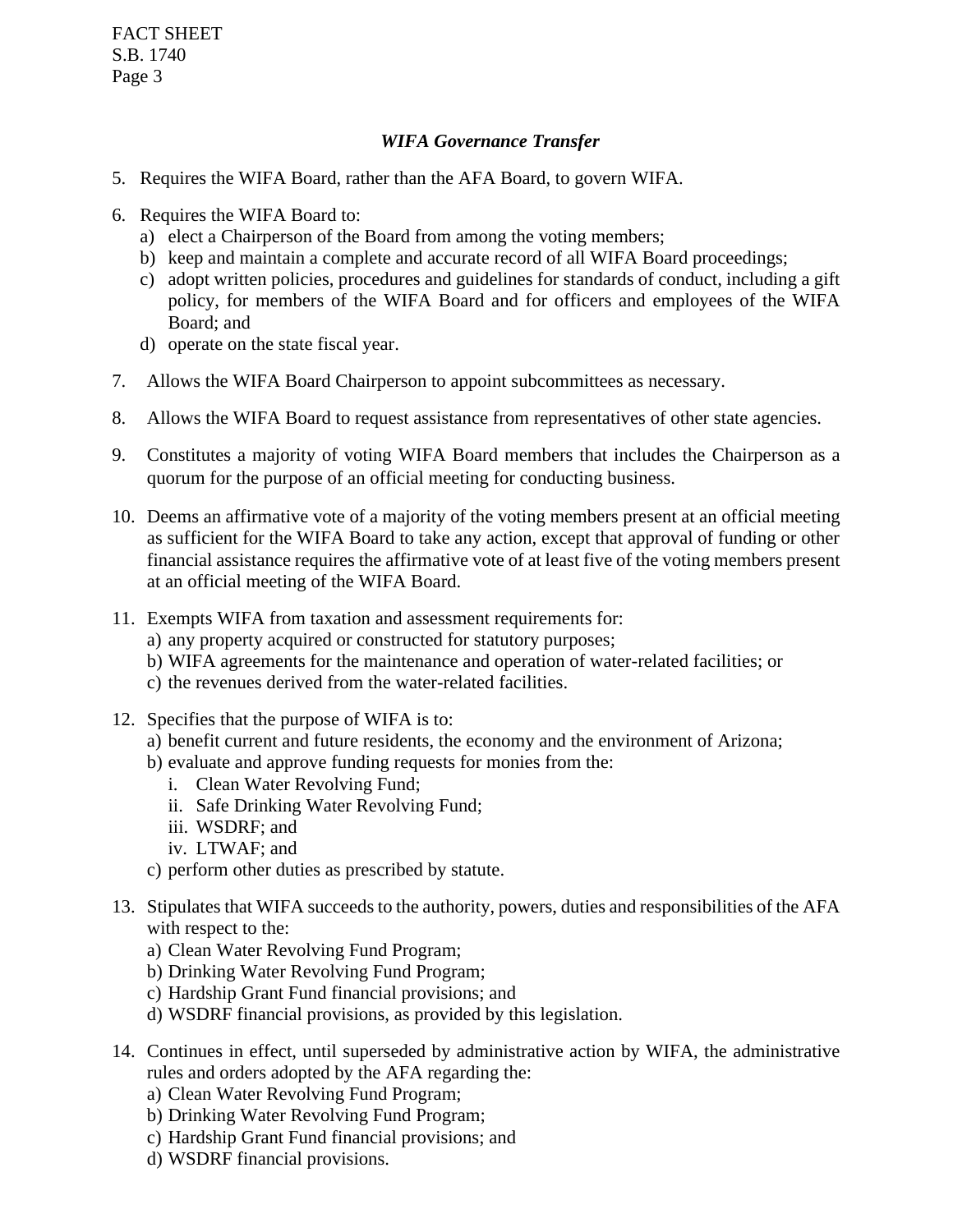- 15. Transfers, from the AFA to WIFA, and maintains the status of, all administrative matters, contracts and judicial and quasi-judicial actions, whether completed, pending or in process regarding the:
	- a) Clean Water Revolving Fund Program;
	- b) Drinking Water Revolving Fund Program;
	- c) Hardship Grant Fund financial provisions; and
	- d) WSDRF financial provisions.
- 16. Stipulates that WIFA retains all WIFA and AFA equipment, records, property, data, investigative findings, obligations and appropriated monies relating to the WSDRF that remain unexpended and unencumbered on the general effective date.
- 17. Stipulates that this legislation does not alter the effect of any prior actions that were taken or impair the valid obligations of the AFA or WIFA.
- 18. Maintains the validity of all certificates, licenses, registrations, permits and other indicia of qualification and authority issued by the AFA and WIFA regarding the WSDRF financial provisions for the duration of the indicia's terms of validity.
- 19. Removes WIFA monies from permissible funding for AFA costs and expenses.
- 20. Regards WIFA as performing a governmental function in carrying out its statutory purposes.

# *WIFA Board Membership*

- 21. Establishes the WIFA Board, consisting of:
	- a) three persons from a county with a population of 400,000 persons or more, with:
		- i. one person appointed by the Governor;
		- ii. one person appointed by the Speaker of the House of Representatives; and
		- iii. one person appointed by the President of the Senate;
	- b) three persons from a county with a population of fewer than 400,000 persons;
		- i. one person appointed by the Governor;
		- ii. one person appointed by the Speaker of the House of Representatives; and
		- iii. one person appointed by the President of the Senate;
	- c) one person who specializes in finance or statewide water needs;
	- d) the President of the Senate or a designee;
	- e) the Speaker of the House of Representatives or a designee;
	- f) the Minority Leader of the Senate or a designee;
	- g) the Minority Leader of the House of Representatives or a designee;
	- h) the Director of ADWR or a designee;
	- i) the Director of the Arizona Department of Environmental Quality (ADEQ) or a designee;
	- j) the State Land Commissioner or a designee; and
	- k) the Director of the Arizona Department of Administration or a designee.
- 22. Requires appointed WIFA Board members to:
	- a) be residents of Arizona for at least two years; and
	- b) have substantial knowledge of, and experience with, water or finance, including public finance.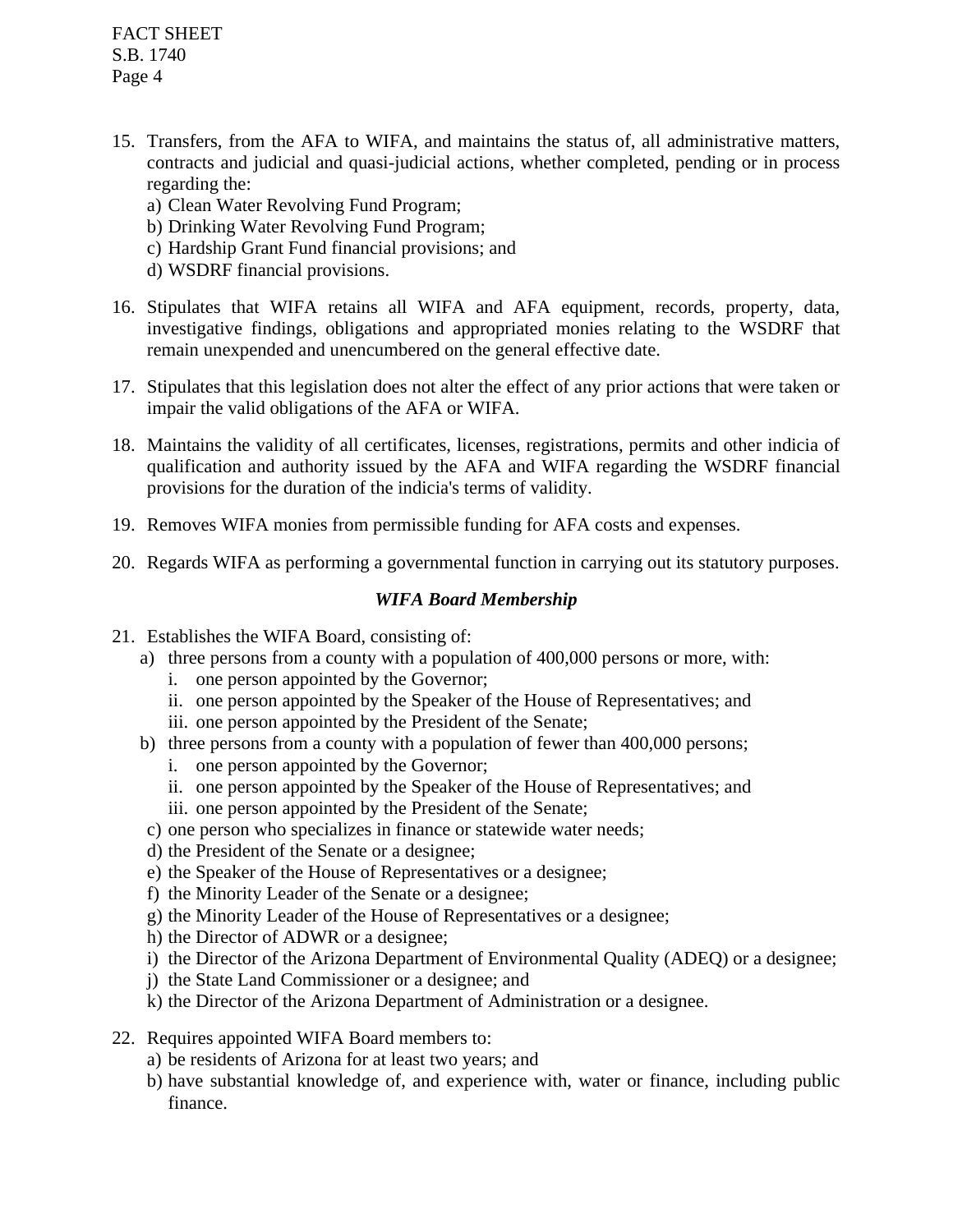- 23. Specifies that appointed WIFA Board members:
	- a) serve five-year terms of office beginning and ending on the third Monday in January;
	- b) are eligible for reappointment; and
	- c) may only be removed for cause by the person who then holds the same office as the person who appointed that member.
- 24. Prohibits more than two appointed WIFA Board members from being residents of the same county.
- 25. Requires, before appointment to the WIFA Board, a prospective member to submit a full set of fingerprints to the appointing entity to obtain a state and federal criminal records check.
- 26. Allows the Department of Public Safety to exchange WIFA Board fingerprint data with the Federal Bureau of Investigation.
- 27. Qualifies WIFA Board members for reimbursement of expenses but not compensation.
- 28. Prohibits a WIFA Board member who is otherwise employed as a public officer from receiving reimbursement of expenses if otherwise prohibited by law.
- 29. Terminates:
	- a) on January 31, 2028, the initial terms of the three WIFA Board members from a county with a population of 400,000 persons or more; and
	- b) on January 31, 2026, the initial terms of the three WIFA Board members from a county with a population of fewer than 400,000 persons and the one member who specializes in finance or statewide water needs.

# *WIFA Board Ethics*

- 30. Subjects the WIFA Board and any subcommittees to statutes governing Public Meetings and Proceedings, except that:
	- a) the WIFA Board may meet in executive session to discuss potential project opportunities and strategies, that, if made public, could potentially harm the applicant's, the potential applicant's or the state's competitive position; and
	- b) activities and events held in public for the purpose of announcing projects are not public meetings.
- 31. Subjects the WIFA Board and WIFA subcommittees, officers and employees to statutes governing Conflict of Interest of Officers and Employees.
- 32. Deems WIFA a public body subject to statutes governing Records.
- 33. Prohibits the WIFA Board and WIFA subcommittees, officers and employees, except for employees of the state or a unit of government, from:
	- a) participating in the consideration of or a vote concerning any award or expenditure by WIFA if the person or the person's spouse:
		- i. is employed by, or participates in the management of, a business entity or other organization that receives monies from WIFA;
		- ii. owns, controls or has, directly or indirectly, more than a 10 percent interest in a business entity or other organization that receives monies from WIFA;
		- iii. uses or receives a substantial amount of tangible goods, services or monies from WIFA; or
		- iv. has a personal financial interest in the award or expenditure;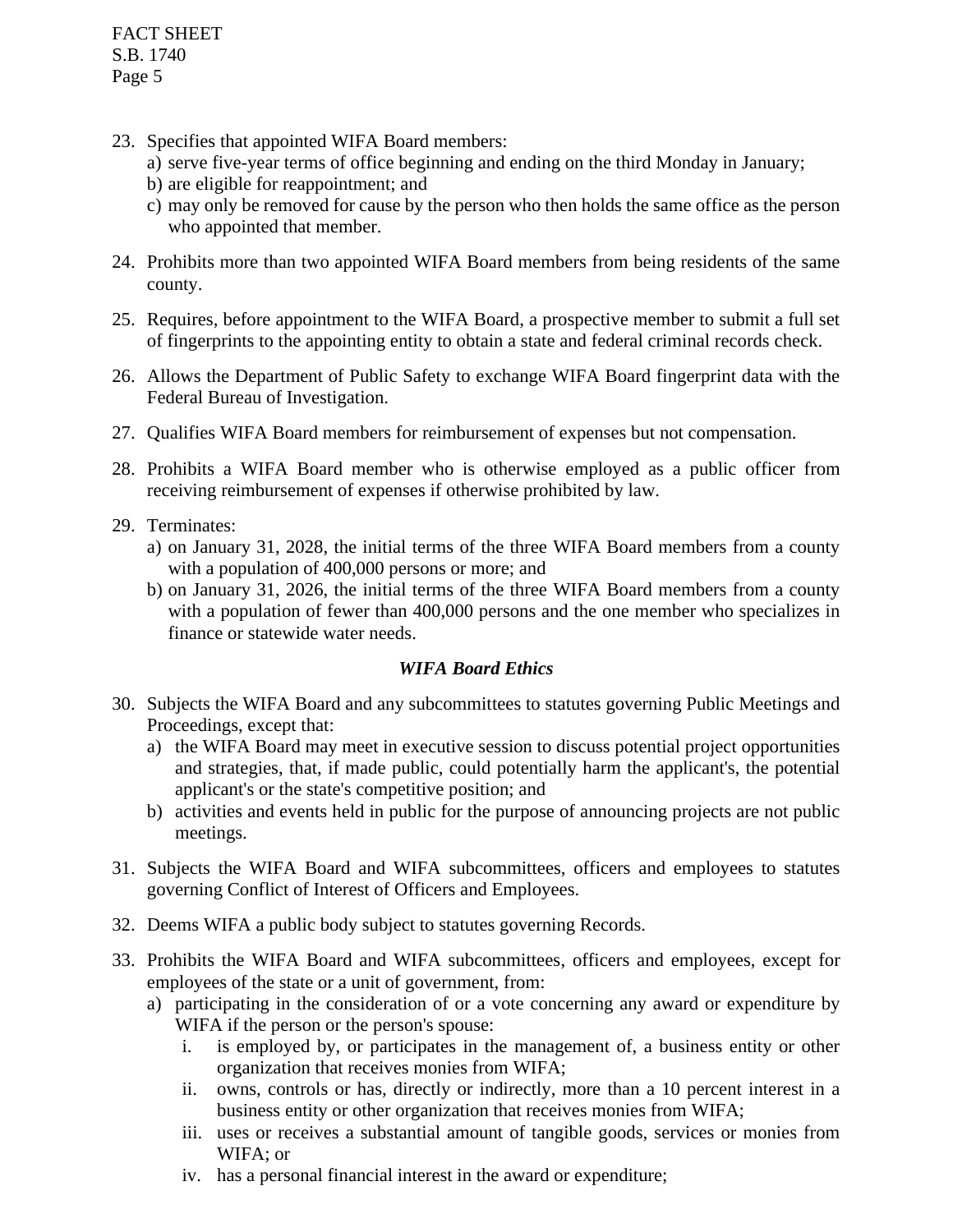- b) being a member of the WIFA Board or acting as general counsel to the WIFA Board or WIFA if the person is required to register as a lobbyist; and
- c) participating in the consideration of or vote concerning any award or expenditure by WIFA for projects that will directly benefit a political subdivision if the person is an employee of the political subdivision who serves on the WIFA Board.
- 34. Stipulates that a person or the person's spouse does not have a personal financial interest in an award or expenditure being voted on by WIFA if the person or the person's spouse is a member of a class of persons and it reasonably appears that a majority of the total membership of that class is not to be affected by the action.
- 35. Requires the WIFA Board to adopt written policies, procedures and guidelines for standards of conduct, including a gift policy, for WIFA Board members, officers and employees.

### *WIFA Powers and Duties*

- 36. Requires WIFA to accomplish its purposes of helping to meet existing and future water needs of Arizona by developing or facilitating water conservation, reuse and augmentation projects.
- 37. Allows WIFA, as reasonable or necessary to administer or carry out the purposes of the LTWAF and WSDRF and except as limited by law, to:
	- a) acquire, sell, lease, exchange or otherwise dispose of real and personal property of every kind in Arizona;
	- b) apply for and hold permits that are required by law to engage in any of the statutorily prescribed WIFA activities;
	- c) negotiate and enter into intergovernmental agreements and agreements with private and public entities within and outside of Arizona, including the United States and other nations;
	- d) contract for or perform feasibility studies of water storage, storage facilities and recovery wells;
	- e) apply for and accept grants, gifts or donations of monies or other property from any source that may be spent for any purpose consistent with statutes governing the Water Infrastructure Finance Program; and
	- f) conduct any other activities reasonably necessary and related to statutory WIFA powers and duties.
- 38. Expands the eligibility for WIFA grants, staff assistance or technical assistance in the form of loan repayment agreements and other professional assistance:
	- a) for the development or financing of wastewater, drinking water, water reclamation or related water infrastructure to all eligible entities, rather than only political subdivisions, counties with a population of fewer than 500,000 persons, Indian tribes and community water systems; and
	- b) in connection with planning or design of water supply development projects.
- 39. Allows WIFA to:
	- a) accomplish its purpose individually, through collaboration or by partnering with public or private entities;
	- b) request assistance from representatives of other state agencies;
	- c) where possible, leverage existing resources and infrastructure while not interfering with already available usable water resources; and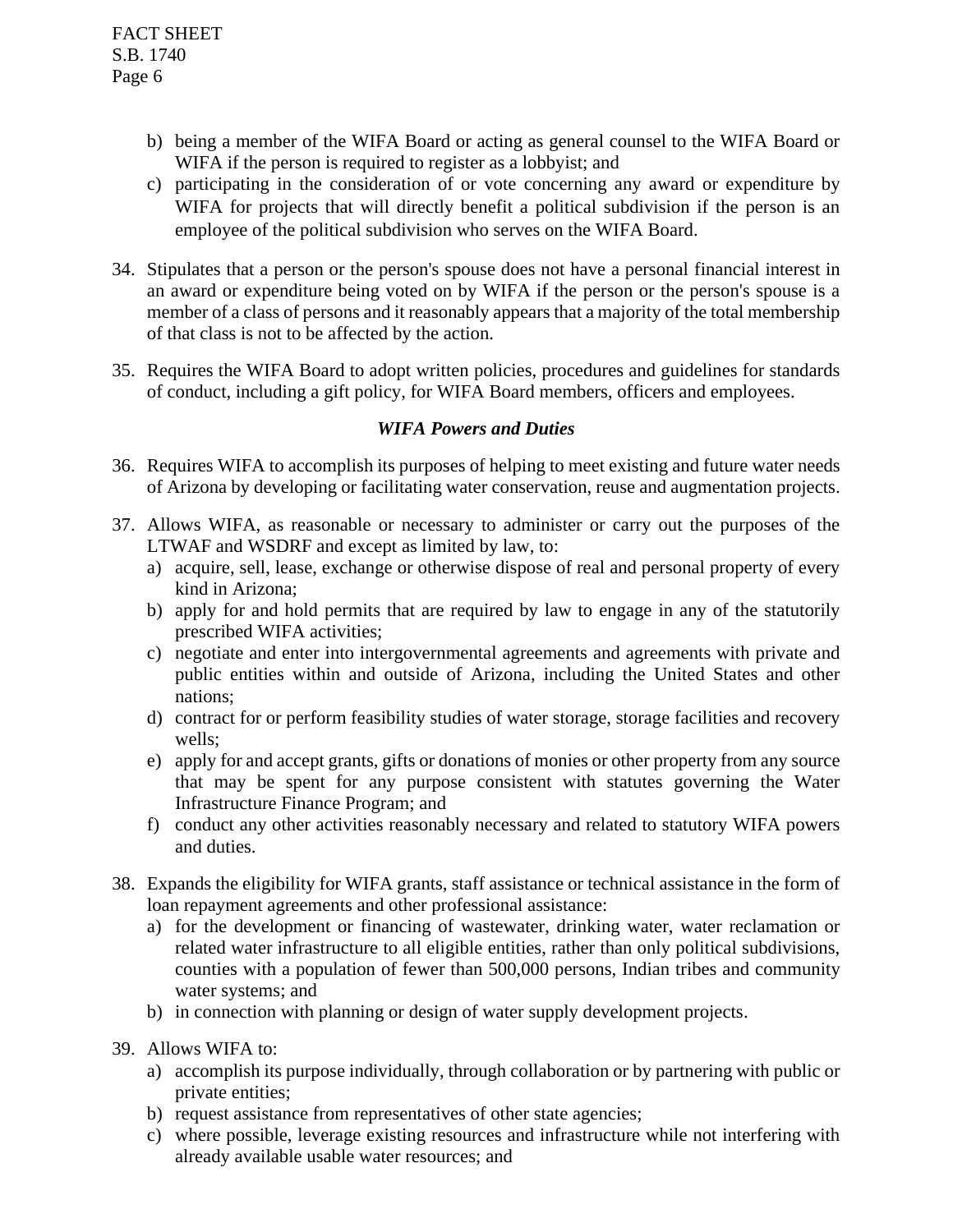- d) through the WIFA Board, as reasonably necessary or desirable to allow WIFA to adequately perform its duties:
	- i. contract for the services of outside engineers and financial consultants and aides; and
	- ii. employ advisors, attorneys, engineers, financial and other consultants and aides.
- 40. Removes the permissive authority of WIFA to guarantee debt obligation of, and provide linked deposit guarantees through third-party lenders to water providers issued to finance water supply development projects.
- 41. Requires all state agencies to cooperate with WIFA and the WIFA Board and make available data pertaining to the functions of the WIFA Board as requested by WIFA.
- 42. Allows WIFA to adopt rules pursuant to the Administrative Procedures Act governing the application for and awarding of all WIFA financial assistance and the administration of WIFA-administered funds, rather than only for the WSDRF.
- 43. Stipulates that, notwithstanding any other law and unless expressly waived by WIFA, WIFA is not subject to any statutory requirement to pay another party's attorney fees or costs in any administrative or judicial proceedings.
- 44. Authorizes WIFA to take all actions necessary to comply with federal income tax laws, including, without limitation, rebate payment to the U.S. Treasury.
- 45. Removes the subjection of hiring a director and staff for WIFA to statutes governing the State Personnel System.
- 46. Specifies that the Director of WIFA serves at the pleasure of the WIFA Board.
- 47. Removes the permissive authority of WIFA to guarantee debt obligation of, and provide linked deposit guarantees through third-party lenders to water providers issued to finance water supply development projects.
- 48. Stipulates that statutes governing the Water Infrastructure Finance Program do not replace, supplant or diminish the powers of the Director of ADEQ prescribed by statutes governing the Local Delegation of State Authority.

#### *Public-Private Partnerships*

- 49. Allows WIFA, in any public-private partnership, to include provisions that:
	- a) allow WIFA or the private partner to establish and collect delivery charges, service charges, operation and maintenance charges or similar charges, including provisions that:
		- i. establish circumstances under which WIFA may receive all or a share of revenues from the charges;
		- ii. govern enforcement of collection of such charges; and
		- iii. allow WIFA to continue or cease collection of charges after the end of the term of the agreement;
	- b) allow the state to make payments to the private partner;
	- c) allow WIFA to accept payments of monies and share revenues with the private partner;
	- d) address how the partners will share management of project risks, including risks that will originate outside of Arizona;
	- e) specify how the partners will share the costs of design, development, acquisition, construction, improvement and equipment of the public-private partnership project;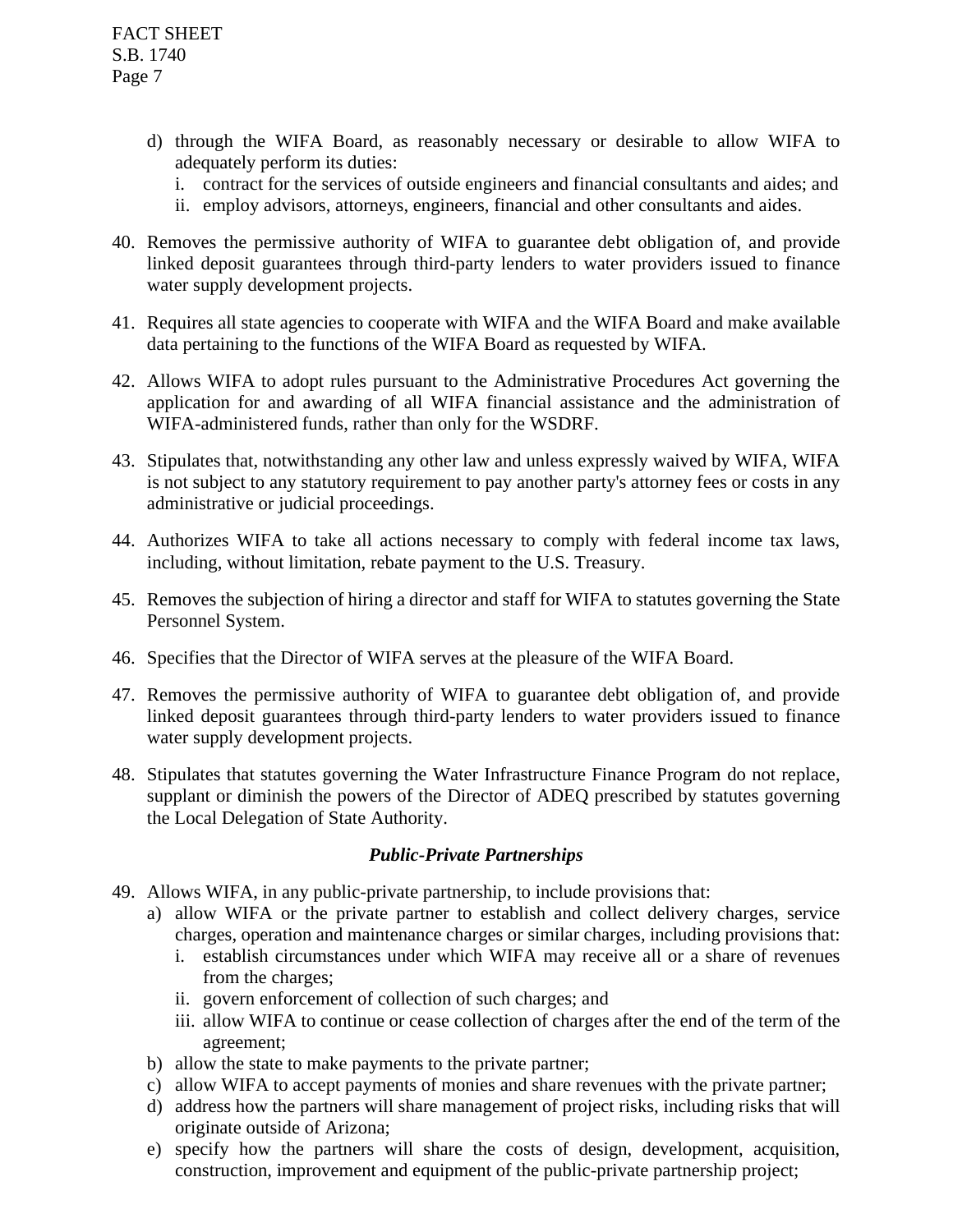- f) allocate financial responsibility for cost overruns;
- g) establish damages to be assessed for nonperformance;
- h) establish performance criteria or incentives, or both;
- i) address the acquisition of rights-of-way and other property interests that may be required;
- j) establish project recordkeeping, accounting and auditing standards;
- k) address, for a project that reverts to public ownership, responsibility for reconstruction or renovations required for water-related facilities to meet all applicable government standards on reversion of the facilities to the state;
- l) identify any authority specifications that must be satisfied, including provisions allowing the private partner to request and receive authorization to deviate from the specifications on making a satisfactory showing to WIFA;
- m) require a private partner to provide:
	- i. performance and payment bonds;
	- ii. parent company guarantees, letters of credit or other acceptable forms of security; or iii. a combination;
- n) allow the private partner in any concession agreement to establish and collect delivery charges, operation and maintenance charges or similar charges to cover costs and provide for a reasonable rate of return on investment;
- o) specify remedies available and dispute resolution procedures, including:
	- i. forum selection;
	- ii. choice of law provisions;
	- iii. the right of the parties to institute legal proceedings to obtain an enforceable judgment or award; and
	- iv. procedures for use of dispute review boards, mediation, facilitated negotiation, arbitration and other alternative dispute resolution procedures; and
- p) allow WIFA to acquire real property needed for water-related facilities, including acquisition by exchange for other real property owned by WIFA.
- 50. Allows the penal sum or amount of performance and payment bonds and parent company forms of security provided by a private partner to be less than 100 percent of the value of the contract involved based on WIFA's determination, made on a project-by-project basis, of what is required to adequately protect the state.
- 51. Allows charges established by a private partner in a concession agreement to be collected by:
	- a) directly collecting charges by the private partner or by a third party engaged for the purpose of collecting charges;
	- b) a formula for the adjustment of charges during the term of the agreement; and
	- c) provisions regulating the private partner's return on investment if the agreement that does not include a formula.
- 52. Allows WIFA to approve any request from another unit of government to develop water-related facilities in a manner similar to that used by WIFA for public-private partnerships.
- 53. Exempts, from all state and local ad valorem and property taxes, WIFA public-private partnership agreements that are properly developed, operated or held by a private partner under a concession agreement, notwithstanding any other law.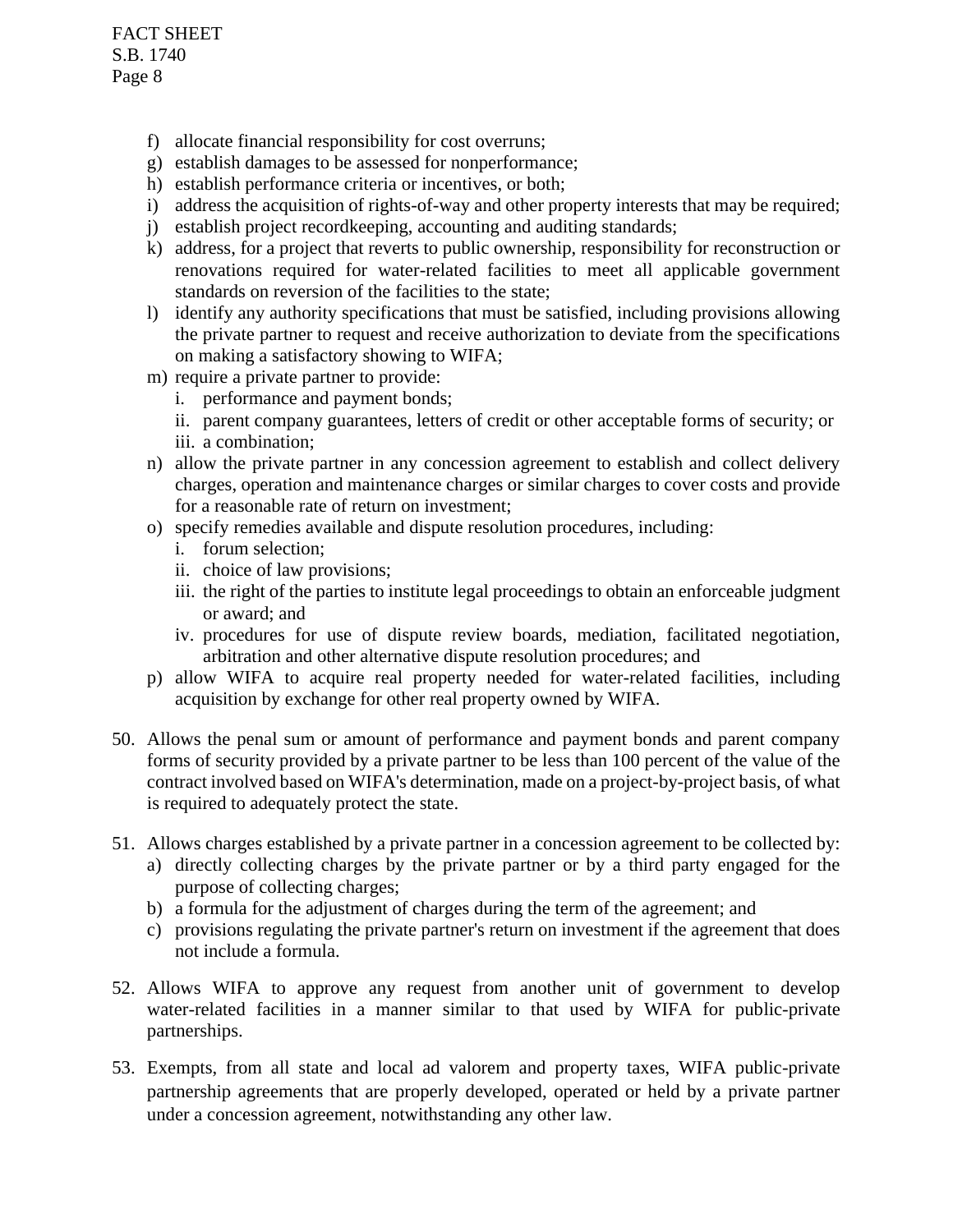- 54. Requires a WIFA public-private partnership to contain a provision by which the private partner expressly agrees that the partner is prohibited from seeking injunctive or other equitable relief to delay, prevent or otherwise hinder WIFA or any jurisdiction from developing, constructing or maintaining any water-related facilities that were planned and that would or might impact the revenue that the private partner would or might derive from the water-related facilities developed under the agreement.
- 55. Allows the public-private partnership agreement to provide for reasonable compensation to the private partner for the adverse effect on water delivery revenues resulting from development, construction and maintenance of an unplanned revenue impacting water-related facilities.
- 56. Requires a foreign private entity that enters into an agreement with WIFA to provide satisfactory evidence to the WIFA Board that the foreign entity complies with statutes governing Foreign Corporations-Nonprofit Corporations.
- 57. Allows WIFA to submit to the Attorney General (AG) any public-private partnership agreement entered into by WIFA.
- 58. Requires the AG, on submission of a public-private partnership agreement, to:
	- a) investigate and determine the validity of the agreement; and
	- b) certify, in substance, that the agreement has been entered into in accordance with the Arizona Constitution and law, if the agreement complies with statute and the AG determines the agreement will constitute an enforceable, binding and legal obligation of WIFA.

#### *Procurement of Water-Related Facilities*

- 59. Allows WIFA to procure services for the development, design, acquisition, construction, improvement or equipment of water-related facilities using:
	- a) requests for project proposals in which WIFA describes:
		- i. a class of water-related facilities; or
		- ii. a geographic area in which entities are invited to submit proposals to develop water-related facilities;
	- b) solicitations using procurement procedures, such as:
		- i. requests for qualifications;
		- ii. short-listing of qualified proposers; and
		- iii. requests for proposals, negotiations and best and final offers;
	- c) procurements seeking development and finance plans that are most suitable for the project;
	- d) best value selection procurements based on price or financial proposals, or both, and any other relevant factors; or
	- e) other procedures that WIFA determines may further the implementation of statutes governing the Water Finance Infrastructure Program.
- 60. Allows WIFA to provide for the development or operation of water-related facilities using a variety of project delivery methods and forms of agreement.
- 61. Allows project delivery methods to include:
	- a) predevelopment agreements leading to other implementing agreements;
	- b) a design-build agreement;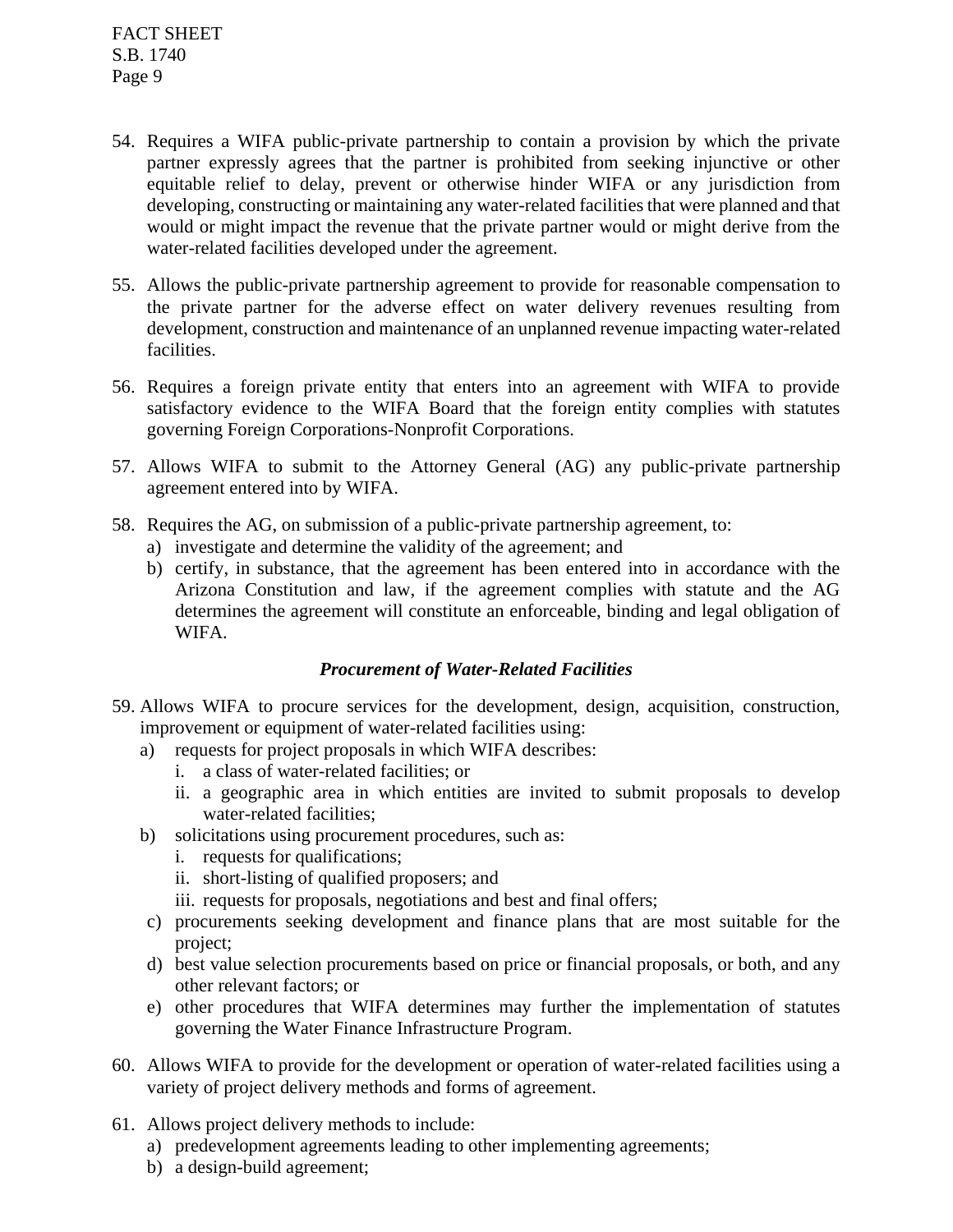- c) a design-build-maintain agreement;
- d) a design-build finance-operate agreement;
- e) a design-build-operate-maintain agreement;
- f) a design-build-finance-operate-maintain agreement;
- g) a concession providing for the private partner to design, build, operate, maintain, manage or lease a water-related facility; and
- h) any other project delivery method or agreement or combination of methods or agreements that WIFA determines are reasonable or necessary to carry out WIFA's purposes.
- 62. Allows WIFA, as reasonable or necessary to administer or carry out the purposes of the LTWAF and except as limited by law, to:
	- a) take, hold and enforce a security interest in water-related facilities inside and outside of Arizona in connection with the terms of any agreement entered into by WIFA if WIFA determines that such a securitization is necessary to adequately protect the state's interests; and
	- b) assess fees and charges in connection with WIFA's design, construction, acquisition, improvement, equipping and ownership of water-related facilities, including for the conveyance or delivery of water and in connection with operation and maintenance agreements entered into by WIFA for water-related facilities.
- 63. Prohibits WIFA from operating or maintaining any water-related facilities but allows WIFA to enter into agreements with public or private entities to operate or maintain water-related facilities owned or constructed by WIFA.
- 64. Prohibits WIFA from acquiring or owning water-related facilities, except to enforce a security interest in water-related facilities pursuant to the terms of an agreement, if the facilities are:
	- a) located within Arizona and used to convey or deliver water that is not imported water; or
	- b) located outside of Arizona.
- 65. Constitutes, as government revenue, water-related facility fees and allows the fees to be used for any purpose consistent with the purposes of WIFA.
- 66. Requires water-related facility fees to be deposited in the LTWAF.
- 67. Requires WIFA to consider WSDRF criteria when evaluating water-related facility proposals.
- 68. Requires a procurement in which WIFA issues a request for qualifications or proposals, or a similar solicitation document, to outline evaluation factors and the manner in which responses will be evaluated.
- 69. Requires any contractor insurance required for water-related facility services procured to be placed with:
	- a) an insurer authorized to transact insurance in Arizona pursuant to statutes governing Authorization of Insurers and General Requirements; or
	- b) a surplus lines insurer approved and identified by the Director of the Department of Insurance and Financial Institutions pursuant to statutes governing Unauthorized Insurers.
- 70. Allows WIFA to deviate from any requirements for the procurement of water-related facilities to the extent necessary to make use of any available federal funding for the design, development, acquisition, construction, improvement or equipment of water-related facilities.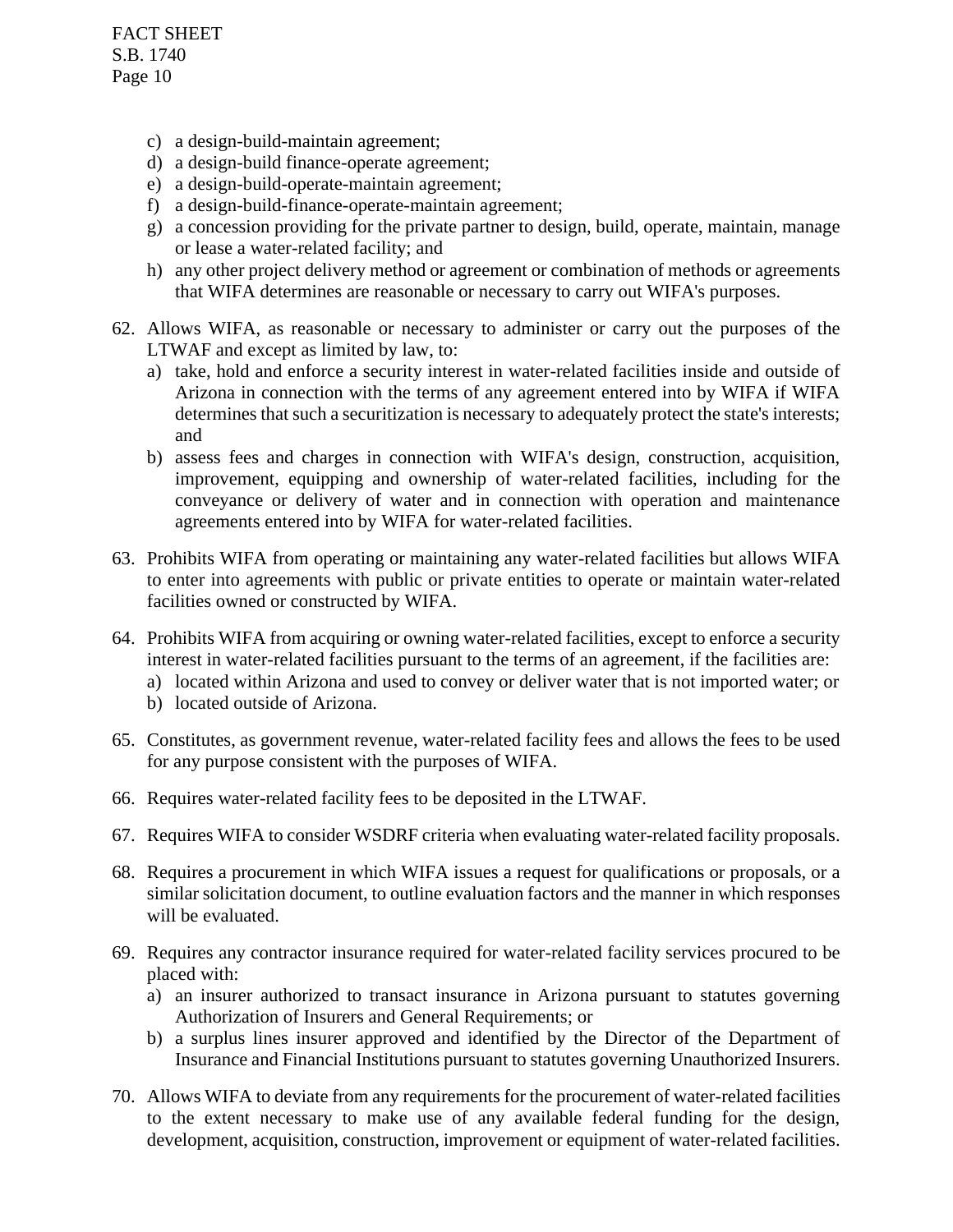71. Requires WIFA to cooperate with established and existing state agencies and political subdivisions of the state and with the United States and other states in the acquisition, construction or development of water-related facilities.

### *Limitations on Water Activities*

- 72. Prohibits WIFA from:
	- a) purchasing any mainstream Colorado River water or rights to mainstream Colorado River water;
	- b) providing funding or financial assistance to transfer, purchase or lease any Colorado River water or rights to the water:
	- c) beginning negotiations regarding any agreement involving the use, storage or conservation of Colorado River water outside of Arizona without the express written approval of the Director of ADWR; and
	- d) entering into any agreement involving the use, storage or conservation of Colorado River water outside of Arizona without the express approval of the Director of ADWR.
- 73. Excludes water held by a federally recognized Indian tribe from the prohibition against WIFA purchasing, or providing funding for the transfer, purchase or lease of, Colorado River water or rights.
- 74. Prohibits WIFA from entering into any agreements to convey or deliver water to a water user within the incorporated boundaries of a city or town or within the boundaries of a certificate of convenience and necessity of a private water company without the written consent of the city, town or private water company.
- 75. Prohibits WIFA from selling or leasing imported water or long-term storage credits acquired in its own name for amounts greater than necessary for the repayment of LTWAF monies.

# *Federal Water Programs Committee (Federal Committee)*

- 76. Repeals the WIFA Advisory Board and establishes the Federal Committee with the same membership requirements, except that:
	- a) Federal Committee membership does not include agency representatives; and
	- b) the seats previously designated for people serving sanitary districts may now be filled by people serving domestic water improvement districts.
- 77. Requires the Federal Committee to review applications for financial or other assistance and make recommendations to the WIFA Board regarding the applications for:
	- a) the Clean Water Revolving Fund Program;
	- b) the Safe Drinking Water Revolving Fund Program; and
	- c) the Hardship Grant Fund Program.
- 78. Allows the members of the WIFA Advisory Board serving on the general effective date to continue to serve on the Federal Committee of WIFA until the expiration of the members' normal terms.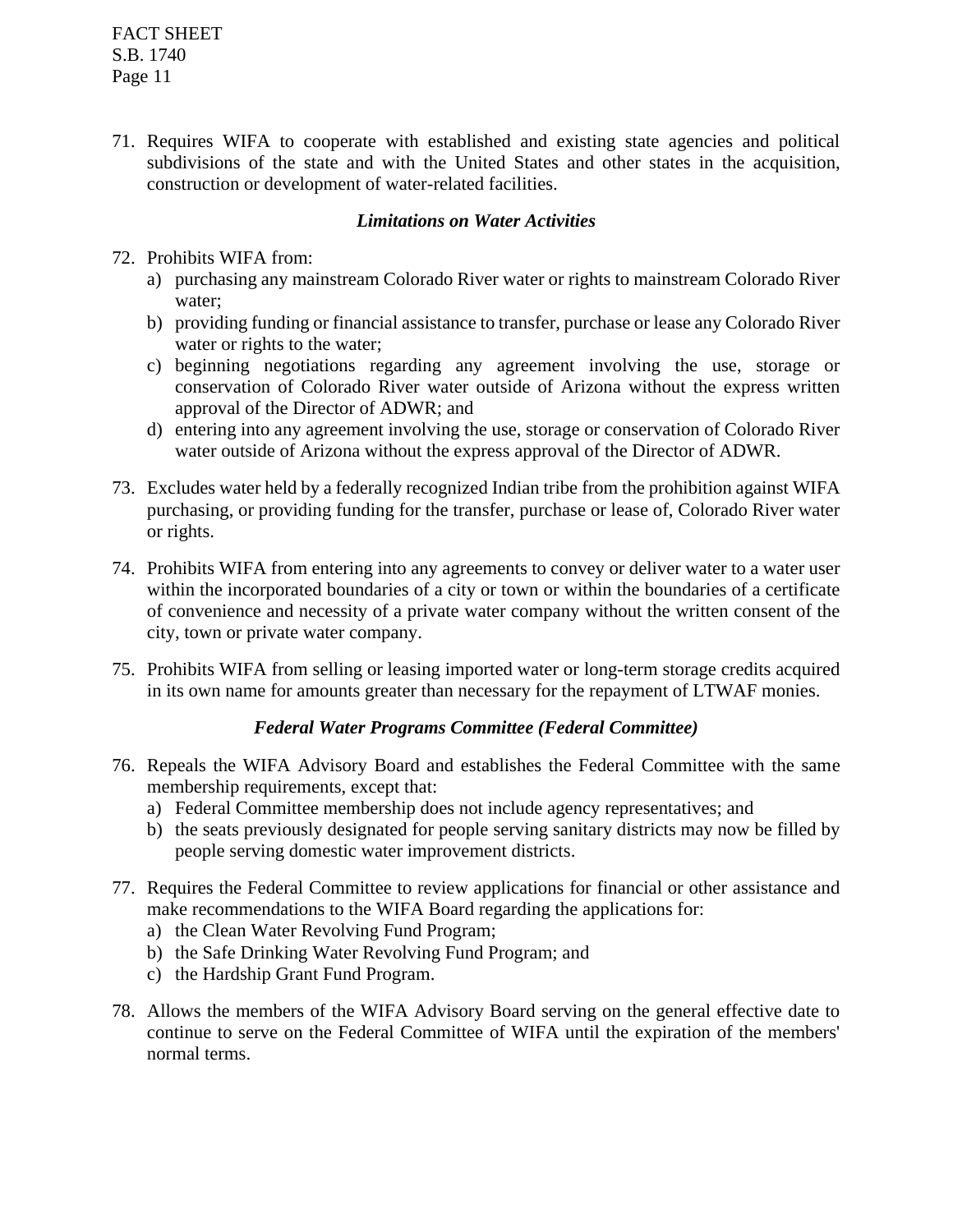#### *Water Supply Development Committee (Development Committee)*

- 79. Establishes the Development Committee consisting of five members of the WIFA Board, including:
	- a) the three members who are from counties with a population of fewer than 400,000 persons;
	- b) one member who is from a county with a population of 400,000 persons or more selected by a vote of the WIFA Board; and
	- c) the member of the WIFA Board who is appointed by the Governor and specializes in finance or statewide water needs.
- 80. Requires the Development Committee to review applications for financial assistance from the WSDRF and make recommendations to the WIFA Board regarding the applications for assistance.

#### *WSDRF*

- 81. Removes the requirement that the FY 2021 \$40,000,000 appropriation to the WSDRF must be allocated for projects:
	- a) located throughout all regions of Arizona and outside of Active Management Areas; and
	- b) in amounts of not more than \$1,000,000 per project.
- 82. Subjects the FY 2021 \$40,000,000 appropriation to the WSDRF to statutory WSDRF requirements.
- 83. Adds, to the list of monies that comprise the WSDRF, any monies received by WIFA in connection with the purpose of the WSDRF.
- 84. Removes from permissible purposes of the WSDRF:
	- a) purchasing or refinancing debt obligations of water providers at below market rate;
	- b) providing financial assistance to water providers with bonding authority to purchase insurance for local bond obligations;
	- c) providing linked deposit guarantees through third-party lenders; and
	- d) providing staff and technical assistance.
- 85. Requires WIFA to establish as many other accounts and subaccounts as required to administer the WSDRF.
- 86. Requires all WSDRF monies to be held in trust.
- 87. Prohibits WSDRF monies from being appropriated or transferred by the Legislature to fund the general operations of the state or to otherwise meet state GF obligations unless approved by a 75 percent vote of both houses of the Legislature.
- 88. Clarifies that the prohibition on legislative transference of WSDRF monies does not apply to any taxes or other levies imposed by A.R.S. Title 42, relating to Taxation and A.R.S. Title 43, relating to Taxation of Income.
- 89. Requires WSDRF monies to be used solely for authorized purposes.
- 90. Removes statutorily outlined legislative findings and intent for the WSDRF.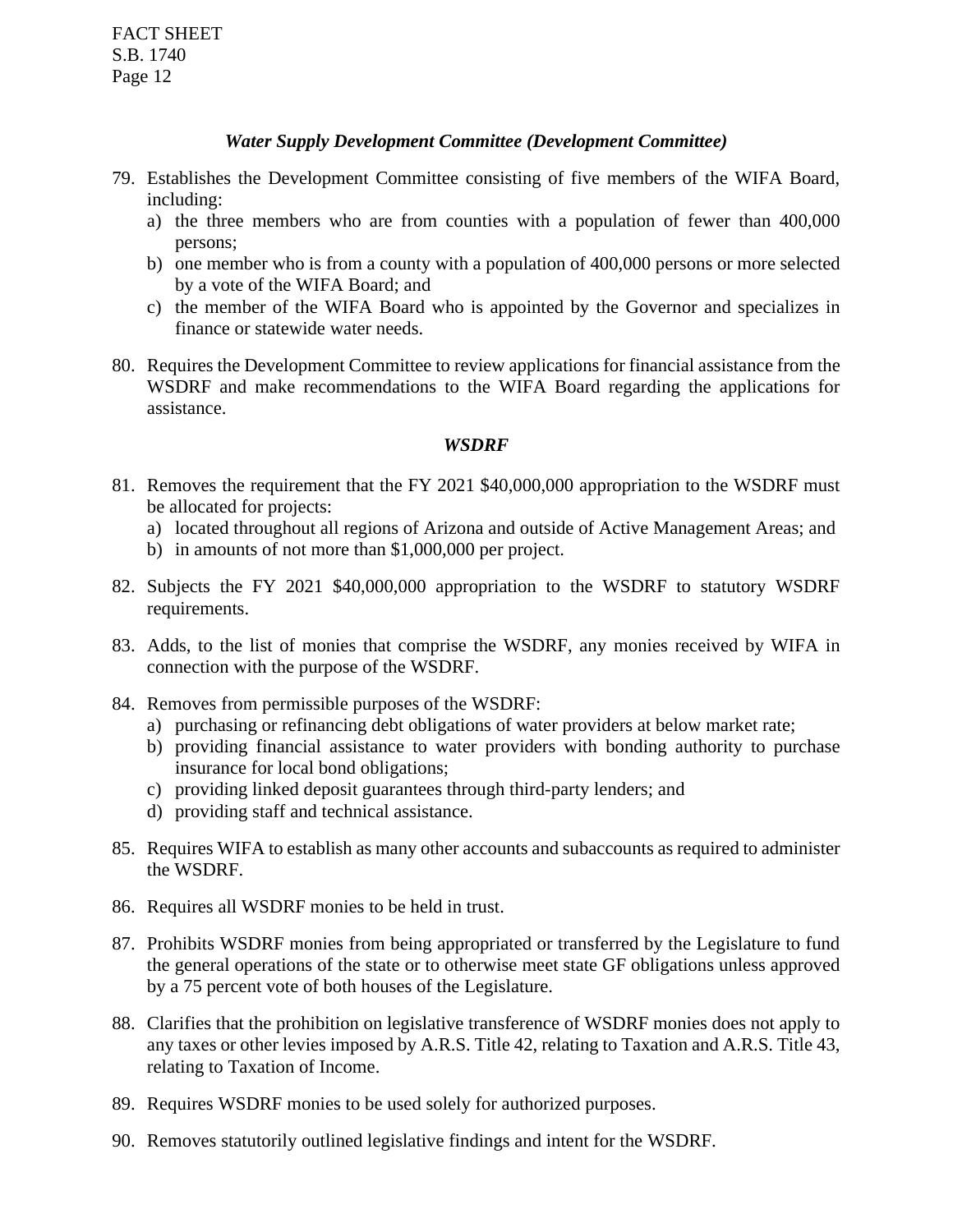# *Water Supply Development Loans, Bonds and Grants*

- 91. Expands eligibility for water supply development loans, grants and bonds to eligible entities, rather than only to water providers.
- 92. Removes the prohibition against water providers using WSDRF monies unless outlined conditions are met.
- 93. Alters required criteria for determining the order and priority of projects receiving assistance from the WSDRF by:
	- a) removing the:
		- i. consideration for a water provider's need for financial assistance; and
		- ii. specification that existing and planned conservation and water management programs considered include watershed management protection;
	- b) adding consideration:
		- i. for the degree to which the project will maximize or leverage multiple available funding sources, including federal funding;
		- ii. of project feasibility, including the feasibility of a project's proposed design and operation;
		- iii. of comments from water users, local citizens and affected jurisdictions;
		- iv. of the project's ability to provide water supply development benefits to multiple jurisdictions within Arizona;
		- v. of the applicant's existing and planned best management practices;
		- vi. for the existing water supplies of the proposed recipients of the water supply, rather than only the water provider; and
		- vii. of other criteria WIFA deems appropriate; and
	- c) specifying that:
		- i. project benefits must be multiple; and
		- ii. the reliability and long-term security of the water supply to be developed must be considered, rather than the sustainability of the water supply.
- 94. Removes the requirement that WIFA must notify an applicant for WSDRF assistance of WIFA's determination within 90 days.
- 95. Removes the requirement that, on approval of a WSDRF project application, WIFA must use monies in the WSDRF to finance the project.
- 96. Restricts the purpose of water supply development loans to projects within Arizona, rather than water supply development purposes generally.
- 97. Caps water supply development loans to eligible entities at \$3,000,000.
- 98. Increases, from \$250,000 to \$2,000,000, the cap on water supply development grants.
- 99. Requires a water supply development loan to be repaid in a period and in terms determined by WIFA and removes the requirement that a water supply development loan must:
	- a) be repaid within 40 years of the date incurred; and
	- b) require that interest payments begin by the next date that either principal or interest must be paid by WIFA to the holders of any of WIFA's bonds that provided funding for the loan.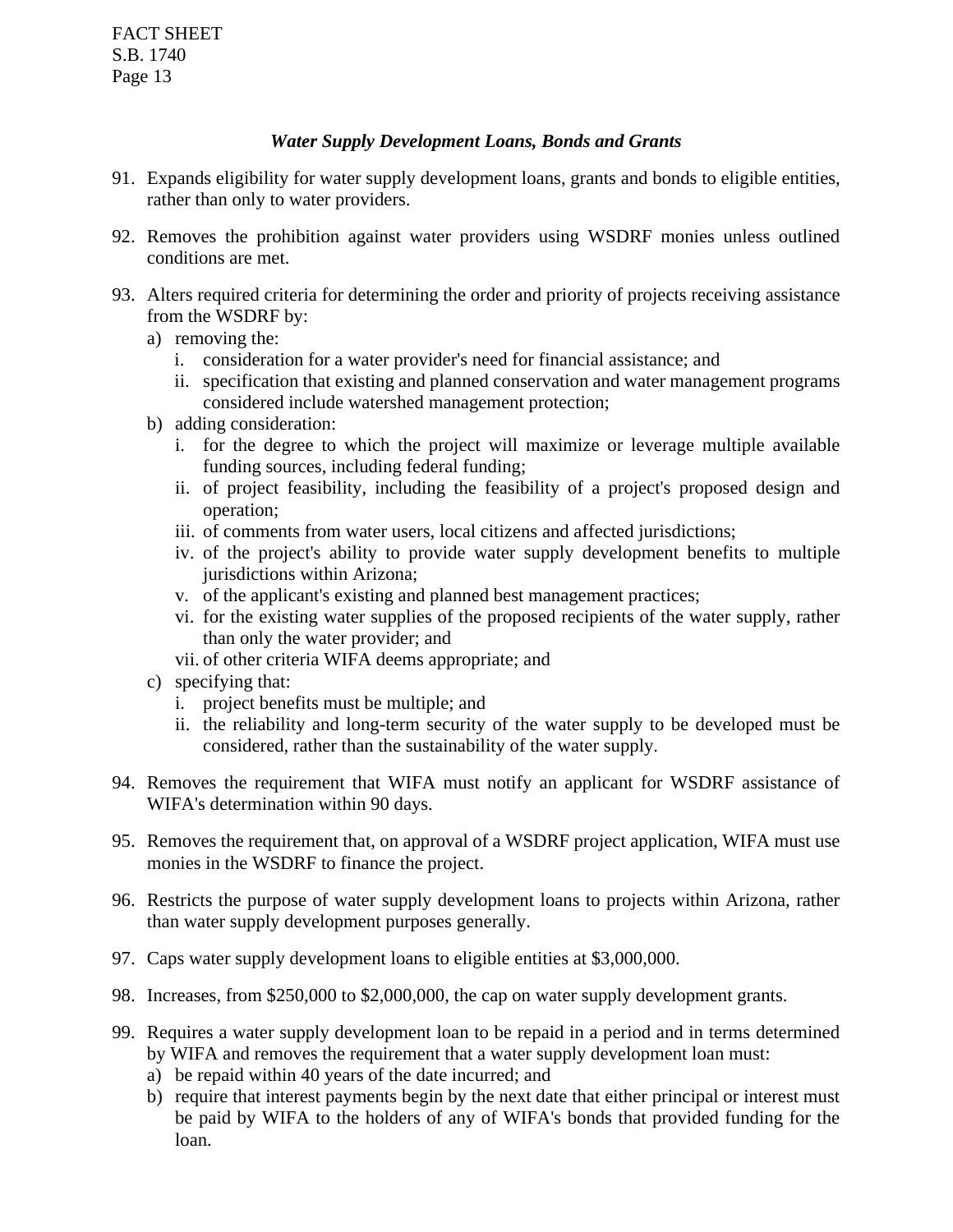- 100.Allows a water supply development loan made to an eligible entity that is a political subdivision of the state, rather than a water provider, to be secured additionally by an irrevocable pledge of any shared state revenues due to the entity for the duration of the loan, as prescribed by WIFA.
- 101.Removes the requirement that if an irrevocable pledge of the shared state revenues for financial assistance loan repayment agreements is required, WIFA must enter into an intercreditor agreement with the Greater Arizona Development Authority to define the allocation of shared state revenues in relation to individual borrowers.
- 102.Allows WIFA, as applicable to loans additionally secured with shared state revenues, to enter into agreements to specify the allocation of shared state revenues in relation to individual borrowers from the authorities.
- 103.Allows, by resolution of the WIFA Board, WIFA to impose any additional requirements it considers necessary to ensure that the loan principal and interest are timely paid.
- 104.Requires all monies received from eligible entities as loan repayments, interest and penalties to be deposited in the WSDRF.
- 105.Allows an eligible entity that is a political subdivision of the state to pledge utility system revenues to the payment of a water supply development loan without an election, if the pledge of revenues does not violate:
	- a) any covenant pertaining to the utility system or the revenues pledged to secure outstanding bonds; or
	- b) other obligations or indebtedness of the eligible entity.
- 106.Requires an eligible entity that is a political subdivision, if the revenues from a secondary property tax levy constitute revenues pledged by the entity to repay a water supply development loan, to hold an election on the issue on the first Tuesday following the first Monday in November.
- 107.Clarifies that an election is not required if voter approval has been previously obtained for substantially the same project with another funding source.
- 108.Exempts payments made pursuant to a loan repayment agreement from the prohibition against a county, city or town:
	- a) spending money for a purpose not included in its budget; and
	- b) spending money or incurring or creating a debt, obligation or liability exceeding the amount stated for each purpose in the adopted budget.
- 109.Specifies that entering into a loan repayment agreement as an eligible entity that is a political subdivision does not create a debt.
- 110.Prohibits WIFA from requiring a political subdivision pay a loan repayment agreement other than from the revenues pledged by eligible entities.
- 111.Allows an eligible entity to employ attorneys, accountants, financial consultants and other field experts deemed necessary to perform loan repayment agreement services.
- 112.Requires and authorizes an eligible entity, at the direction of WIFA, to pay WIFA's costs in issuing augmentation bonds or otherwise borrowing to fund a water supply development loan.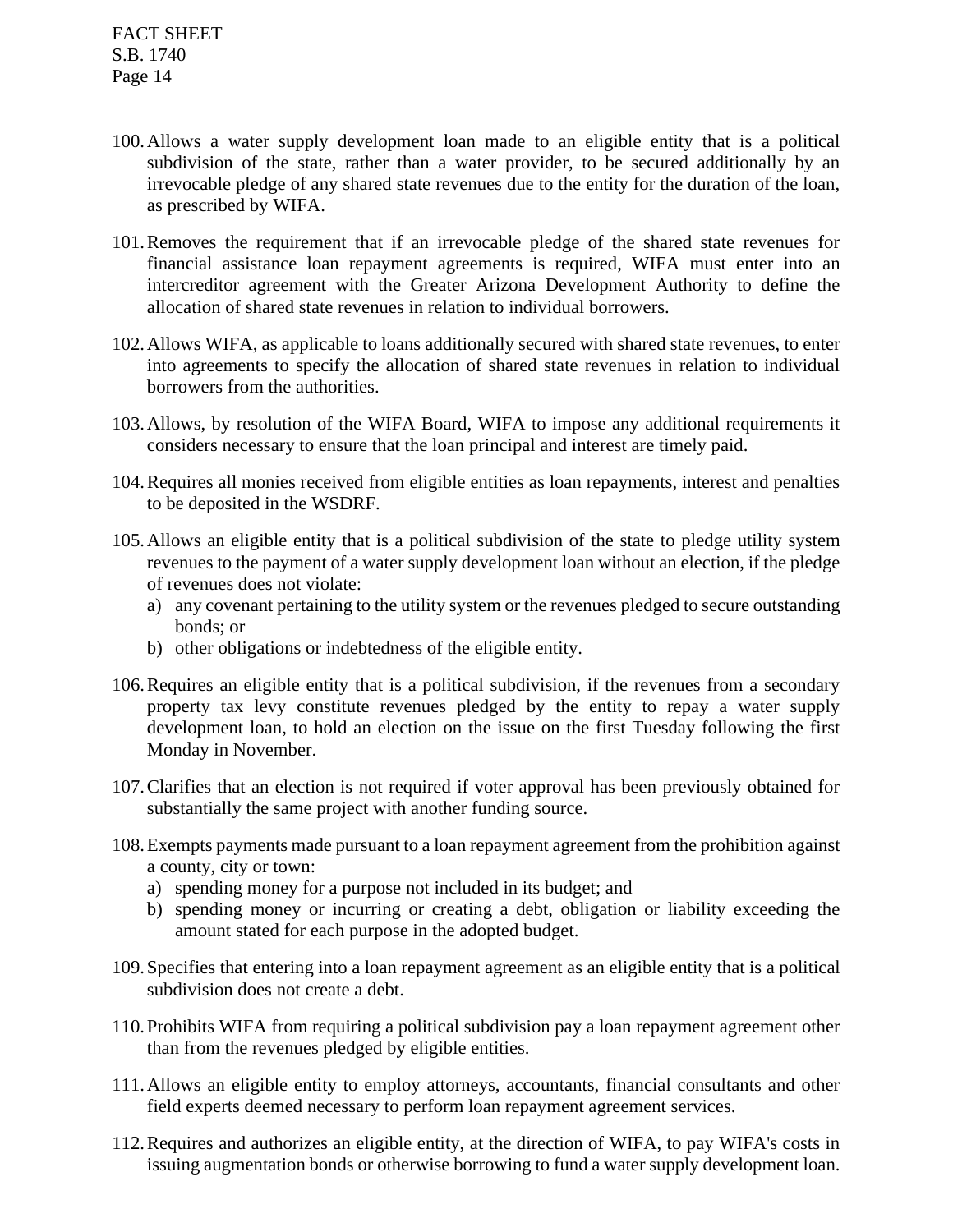- 113.Removes the stipulation that applying for and accepting a water supply development loan or other financial assistance does not preclude an applicant from applying for and accepting a loan or other financial assistance provided by any other law.
- 114.Requires WIFA, if any development bonds are issued, to establish one or more development bond proceeds accounts and one or more development bond debt service accounts as necessary to accurately record and track development bond proceeds and debt service revenues
- 115.Allows bond proceeds accounts and bond debt service accounts to be held by a bank trustee selected by WIFA.
- 116.Applies the outlined default process for water supply development bonds to indebtedness.

### *Long-Term Water Augmentation Committee (Augmentation Committee)*

- 117.Establishes the Augmentation Committee consisting of five members of the WIFA Board, including:
	- a) the three members who are from counties with a population of 400,000 persons or more;
	- b) one member who is from a county with a population of fewer than 400,000 persons selected by a vote of the WIFA Board; and
	- c) the member of the WIFA Board who is appointed by the Governor to represent finance or statewide water needs.
- 118.Requires the Augmentation Committee to review applications for financial assistance from the LTWAF and make recommendations to the WIFA Board regarding the applications for assistance.

# *LTWAF Establishment*

- 119.Establishes the LTWAF, administered by WIFA, to be maintained in perpetuity consisting of:
	- a) monies received from the issuance and sale of long-term water augmentation bonds (augmentation bonds);
	- b) monies appropriated by the Legislature;
	- c) federal monies received for any allowable purpose;
	- d) monies received as loan repayments, interest, administrative fees and penalties;
	- e) monies from any lawful activities of WIFA, including public-private partnership agreements relating to water supply development projects;
	- f) interest and other income received from investing monies in the LTWAF; and
	- g) private or public gifts, grants and donations received for statutory purposes.
- 120.Repeals the Drought Mitigation Board and the Drought Mitigation Fund and transfers:
	- a) the \$10,000,000 designated to facilitate forbearance of water deliveries that would avoid reductions in Arizona's Colorado River supplies to the Arizona System Conservation Fund; and
	- b) all remaining unencumbered and unexpended monies in the Drought Mitigation Fund to the LTWAF.
- 121.Requires all monies deposited in the LTWAF to be held in trust.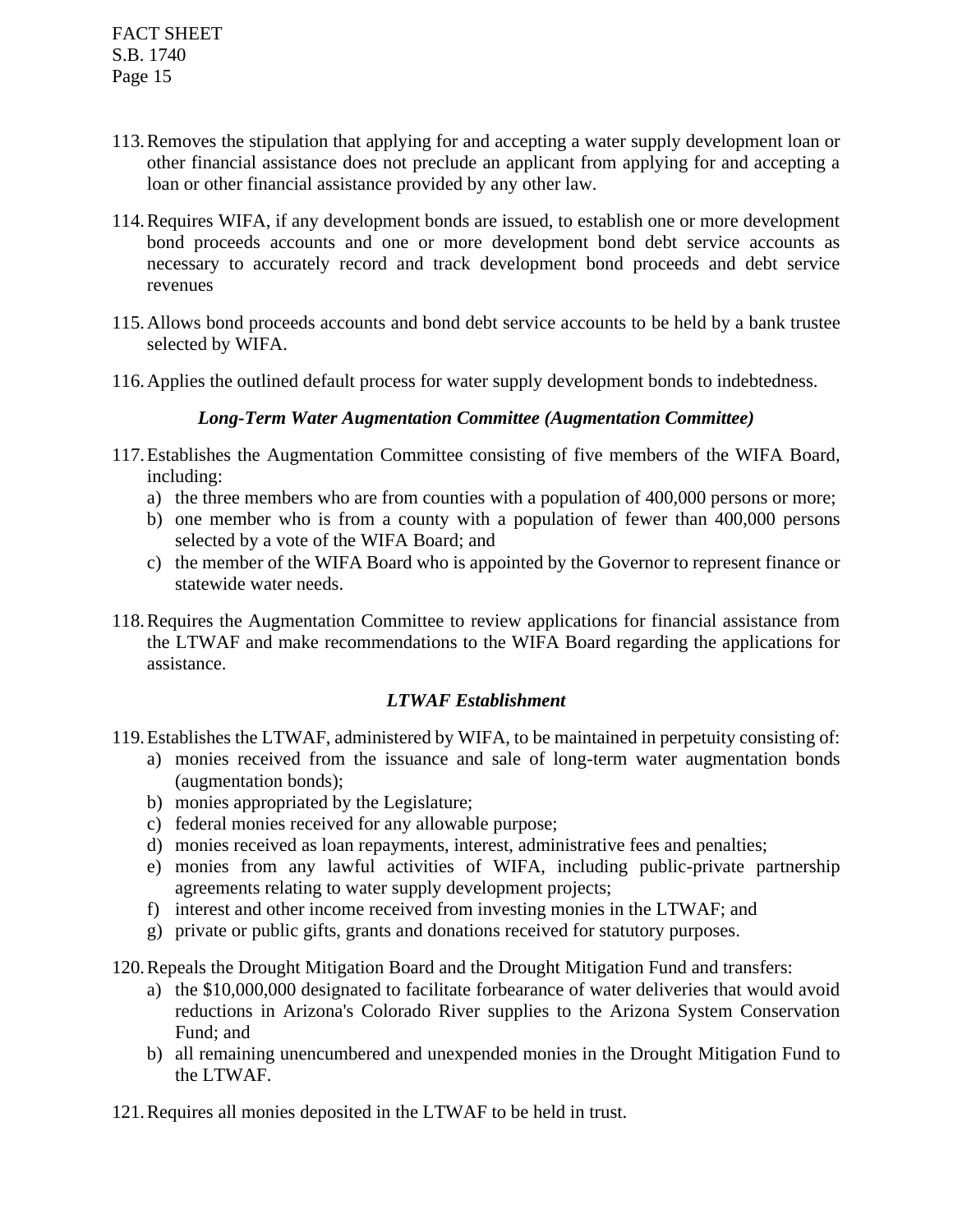122.Allows LTWAF monies and assets to be used, and only used, for:

- a) funding water supply development projects that import water from outside of Arizona;
- b) purchasing imported water or rights to imported water;
- c) acquiring or constructing water-related facilities in Arizona to convey or deliver imported water within Arizona;
- d) conducting investigations, including performing environmental or other reviews;
- e) contracting for water needs assessments;
- f) providing financial assistance to eligible entities to finance or refinance water supply development projects within Arizona, including conservation projects that reduce existing water use or optimize uses of existing water supplies;
- g) guaranteeing debt obligations of eligible entities that are issued or incurred to finance or refinance water supply development projects in Arizona; and
- h) paying LTWAF administrative costs.
- 123.Requires 75 percent of monies appropriated to the LTWAF in FYs 2023 through 2025 to be reserved for one or more projects that import water from outside of Arizona.
- 124.Requires monies for water importation projects to be accounted for separately.
- 125.Requires WIFA, when awarding financial assistance, to:
	- a) consider Augmentation Committee recommendations;
	- b) comply with LTWAF evaluation criteria;
	- c) prescribe a simplified form and procedure for application and approval; and
	- d) establish criteria by rule, including:
		- i. a determination of the applicant's financial ability to construct, operate and maintain the project if the applicant receives the assistance;
		- ii. a determination of the applicant's ability to manage the project;
		- iii. a determination of the applicant's ability to meet any applicable environmental requirements imposed by federal or state agencies;
		- iv. a determination of the applicant's ability to acquire any necessary regulatory permits; and
		- v. requirements for local participation in project costs, if deemed advisable by WIFA.
- 126.Prohibits LTWAF monies from being used to purchase conservation or other similar easements on real property.
- 127.Requires the WIFA Board to use LTWAF monies to investigate the feasibility of entering into agreements with public or private entities for projects to import water into Arizona.
- 128.Allows WIFA to consider any existing studies or plans WIFA deems relevant to investigate LTWAF agreement feasibility.
- 129.Allows WIFA, as reasonable or necessary to administer or carry out the LTWAF and except as limited by law, to conduct investigations, including performing environmental or other reviews, in association with:
	- a) enforcing a security interest in water-related facilities; and
	- b) facilitation of an approved water supply development project.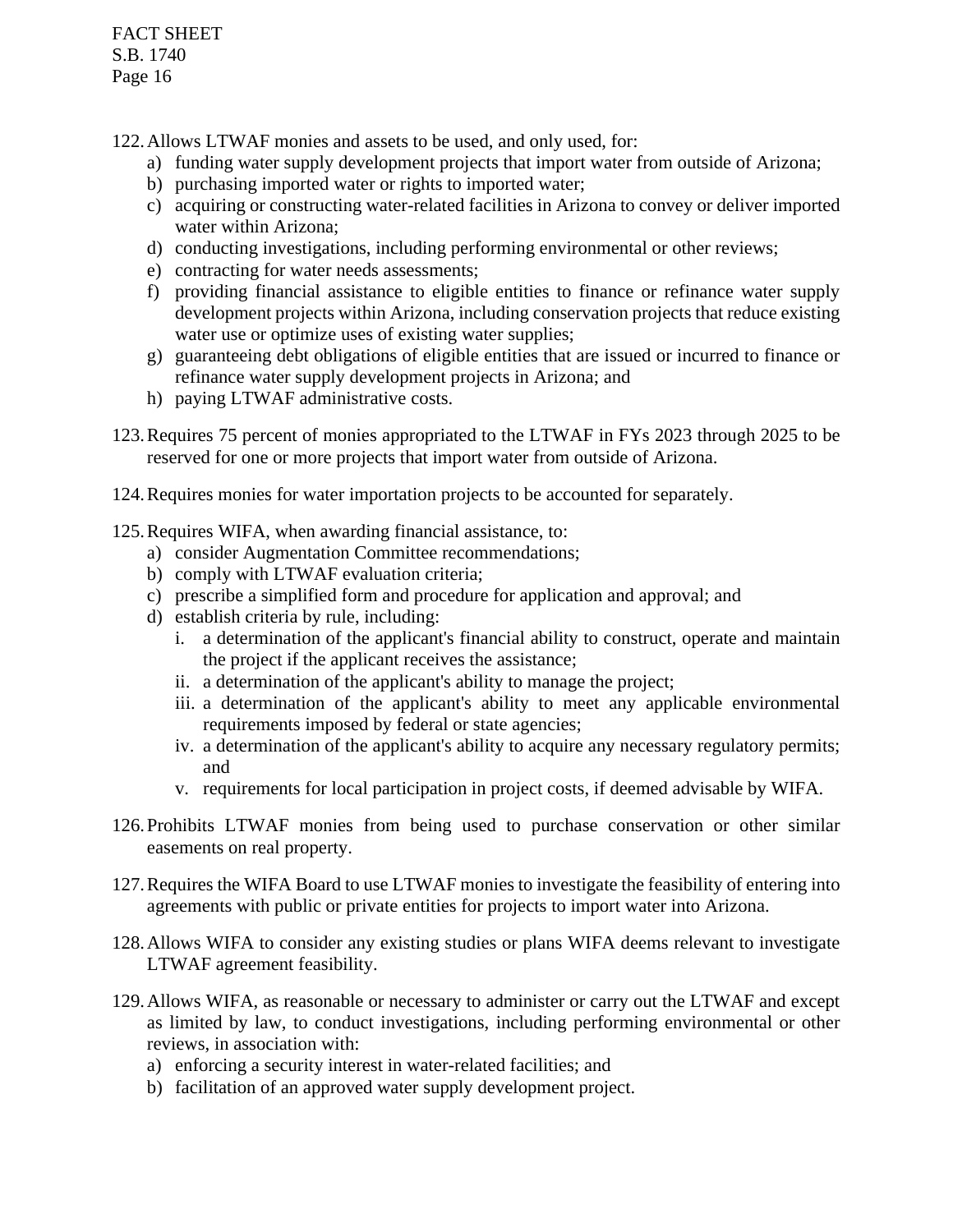- 130.Requires any monies or other financial assistance provided from the LTWAF, other than monies expended by WIFA for investigations and studies and monies expended in connection with loan guarantees, to be fully repaid by the:
	- a) recipients of the funding or financial assistance; or
	- b) recipients of the water supply through water subcontracts, loan repayments, rates, fees and charges collected by WIFA or otherwise, as appropriate.
- 131.Requires WIFA to establish as many other accounts and subaccounts as required to administer LTWAF.
- 132.Allows additional accounts established for LTWAF administration to be held by a bank trustee selected by WIFA.
- 133.Requires the State Treasurer, on notice from WIFA, to:
	- a) invest and divest monies in the LTWAF; and
	- b) credit monies earned from investment to the LTWAF.
- 134.Prohibits LTWAF monies from being appropriated or transferred by the Legislature to fund the general operation of the state or to otherwise meet the obligations of the state GF unless approved by a 75 percent vote of the members of each house of the Legislature.
- 135.Specifies that LTWAF monies are continuously appropriated.

### *LTWAF Water Supply Development Projects*

- 136.Allows WIFA to provide financial assistance from the LTWAF for water supply development projects inside or outside of Arizona.
- 137.Allows an eligible entity to apply to WIFA for and accept and incur indebtedness from financial assistance from the LTWAF for water supply development projects.
- 138.Allows WIFA, as reasonable or necessary to facilitate a water supply development project approved for funding from the LTWAF and except as limited by law, to:
	- a) plan, construct, acquire, own, improve and equip water-related facilities in Arizona to transport or deliver imported water within Arizona;
	- b) negotiate and execute agreements to acquire, sell, lease, exchange, hold, sever or transfer imported water and rights to imported water;
	- c) acquire imported water and rights to imported water in its own name;
	- d) enter into and carry out contracts or subcontracts for the transport, treatment and delivery of imported water acquired by WIFA;
	- e) store imported water and acquire, hold, assign or otherwise dispose of credits for imported water registered to storage accounts under statutes governing Underground Water Storage, Savings and Replenishment; and
	- f) negotiate and enter into agreements to use existing water-related facilities.
- 139.Requires WIFA to determine the order and priority of:
	- a) water supply development projects proposed to receive funding in whole or in part with LTWAF monies;
	- b) participation in importation projects; and
	- c) allocation of imported water.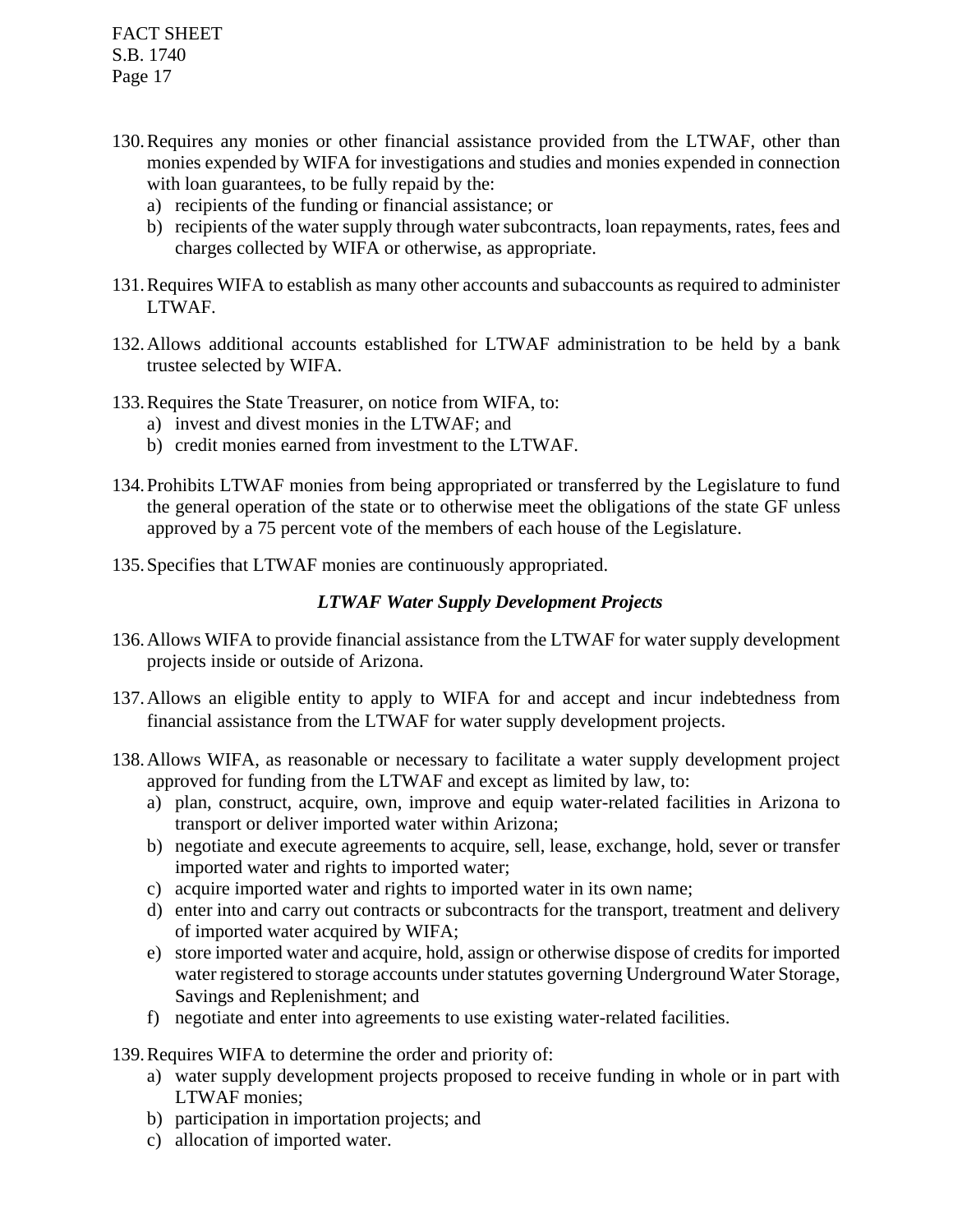140.Requires WIFA to base order and priority determinations on:

- a) the benefits to current and future Arizona residents, including the ability of the project to:
	- i. improve access to water supplies for use within Arizona; and
	- ii. promote economic growth;
- b) the project's ability to:
	- i. provide multiple water supply development benefits;
	- ii. address or mitigate water supply reductions to existing water users, considering the existence, feasibility and long-term reliability of mitigation measures available to the applicant or proposed beneficiaries, including the availability of water supplies from the Arizona Water Banking Authority;
- c) the project's projected costs and cost-effectiveness;
- d) reliability and long-term security of the water supply developed by the project;
- e) existing and planned conservation, best management practices and water management programs of the applicant or potential applicant;
- f) the degree to which the project will maximize or leverage multiple available funding sources, including federal funding;
- g) the applicant's ability to:
	- i. meet any applicable environmental requirements imposed on any federal or state agency; and
	- ii. repay a loan or otherwise comply with the terms of a financial assistance loan repayment agreement;
- h) qualifications and industry experience, including:
	- i. experience with similar projects;
	- ii. general reputation; and
	- iii. financial capacity of the applicant or any private partner, based on appropriate due diligence;
- i) project feasibility, including of the proposed design and operation;
- j) comments from water users, local citizens and affected jurisdictions;
- k) the safety record of any private partner for projects involving the construction or operation of water-related facilities;
- l) existing, near-term and long-term water demands compared to the volume and reliability of existing water supplies of the beneficiaries of the funding or project;
- m) potential impacts to ratepayers; and
- n) other criteria that WIFA deems appropriate.
- 141.Requires WIFA, after the Director of ADWR issues the first Assessment, to consider information contained in the most recently issued Assessment from ADWR, in addition to any other information submitted when considering existing, near-term and long-term water demands.
- 142.Requires the WIFA Board to conduct background checks, financial checks and other reviews deemed appropriate for individual applicant's, applicant's boards of directors and other partners of the applicants.
- 143.Requires WIFA to provide the opportunity to participate in any project to import water to be given to any entity that has:
	- a) a Colorado River water entitlement, including to water delivered through the CAP; and
	- b) received a reduction in its Colorado River water deliveries.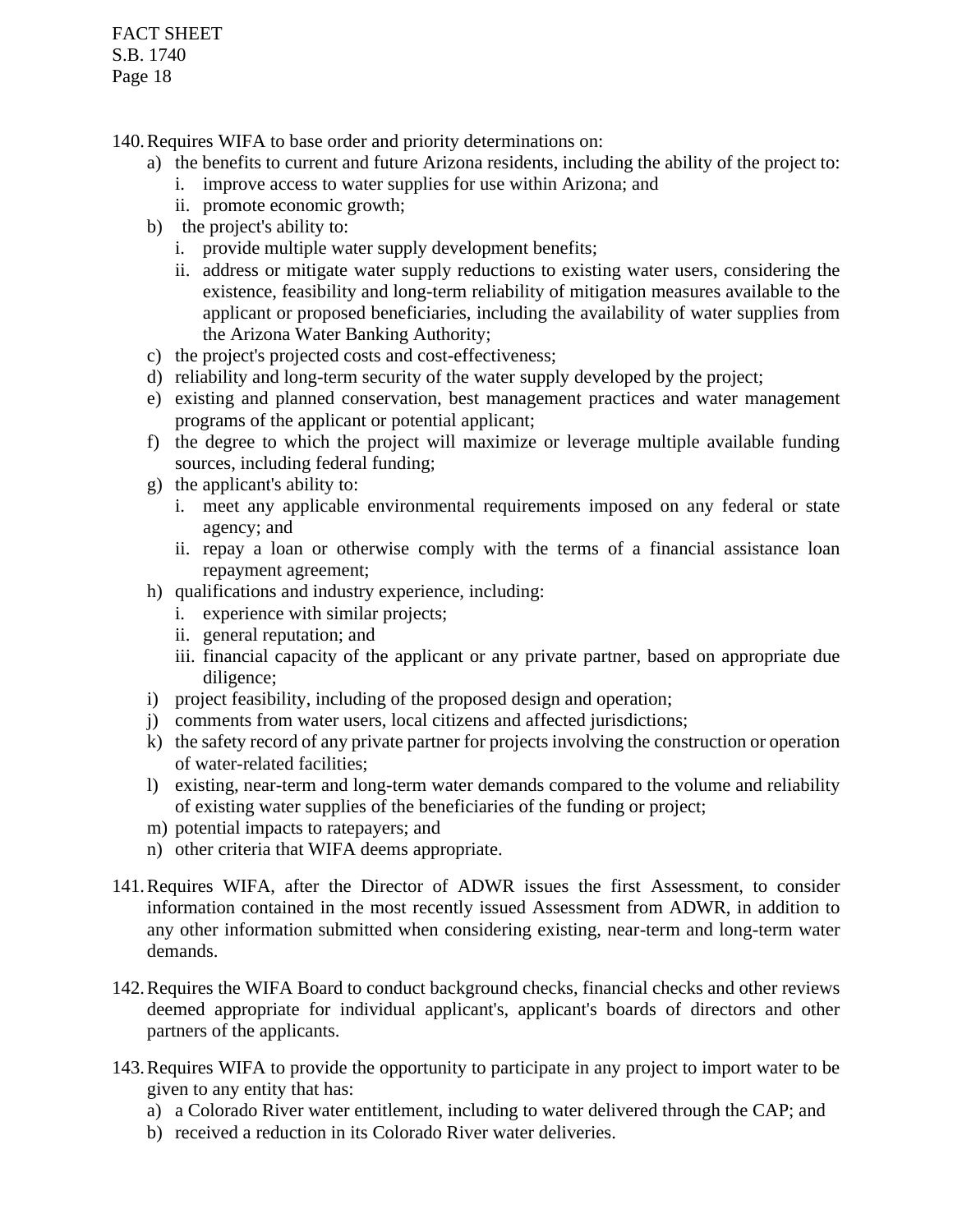## *Long-Term Water Augmentation Loans (Augmentation Loans)*

144.Allows an augmentation loan to pay for:

- a) interest on the unpaid principal balance of the augmentation loan at the rates established in the repayment agreement;
- b) the eligible entity's proportionate share of the expenses of administering the LTWAF; and
- c) financing and augmentation loan administration fees approved by WIFA.

145.Requires WIFA, for each augmentation loan made, to:

- a) prescribe a principal repayment schedule;
- b) prescribe the rate or rates of interest, not to exceed the prevailing market rate for similar types of loans;
- c) deposit all monies received from eligible entities as loan repayments, interest and penalties in the LTWAF; and
- d) establish criteria by rule, including a determination of the applicant's:
	- i. ability to repay an augmentation loan according to statutory terms and conditions; and
	- ii. legal capability to enter into a loan repayment agreement.

146.Requires WIFA to:

- a) review each application on its merits;
- b) inform the applicant of WIFA's determination; and
- c) if the application is not approved, notify the applicant, stating the reasons.
- 147.Allows WIFA to condition application approval on assurances WIFA deems necessary to ensure that financial or other assistance will be used according to law and the terms of the application.
- 148.Requires an augmentation loan to:
	- a) be repaid during a WIFA-approved period;
	- b) require that interest payments begin by the next date that WIFA must pay either principal or interest to holders of any of WIFA's bonds that provided funding for the augmentation loan;
	- c) clearly specify the amount of principal, interest and redemption premium, if any, due on any payment date;
	- d) be conditioned on the identification of pledged revenues for repaying the augmentation loan;
	- e) be secured, to the extent permitted by law, by a debt service reserve account:
		- i. held in trust; and
		- ii. in an amount determined by WIFA;
	- f) contain the covenants and conditions for constructing, acquiring, improving or equipping water supply development projects and repaying the augmentation loan as WIFA deems proper; and
	- g) have approval conditioned on a written commitment by the eligible entity to complete all applicable reviews and approvals and secure all required permits in a timely manner.
- 149.Allows WIFA to reschedule augmentation loan principal payments but prohibits WIFA from forgiving loan principal payments without forgivable loan designation at the time of execution of the loan repayment agreement.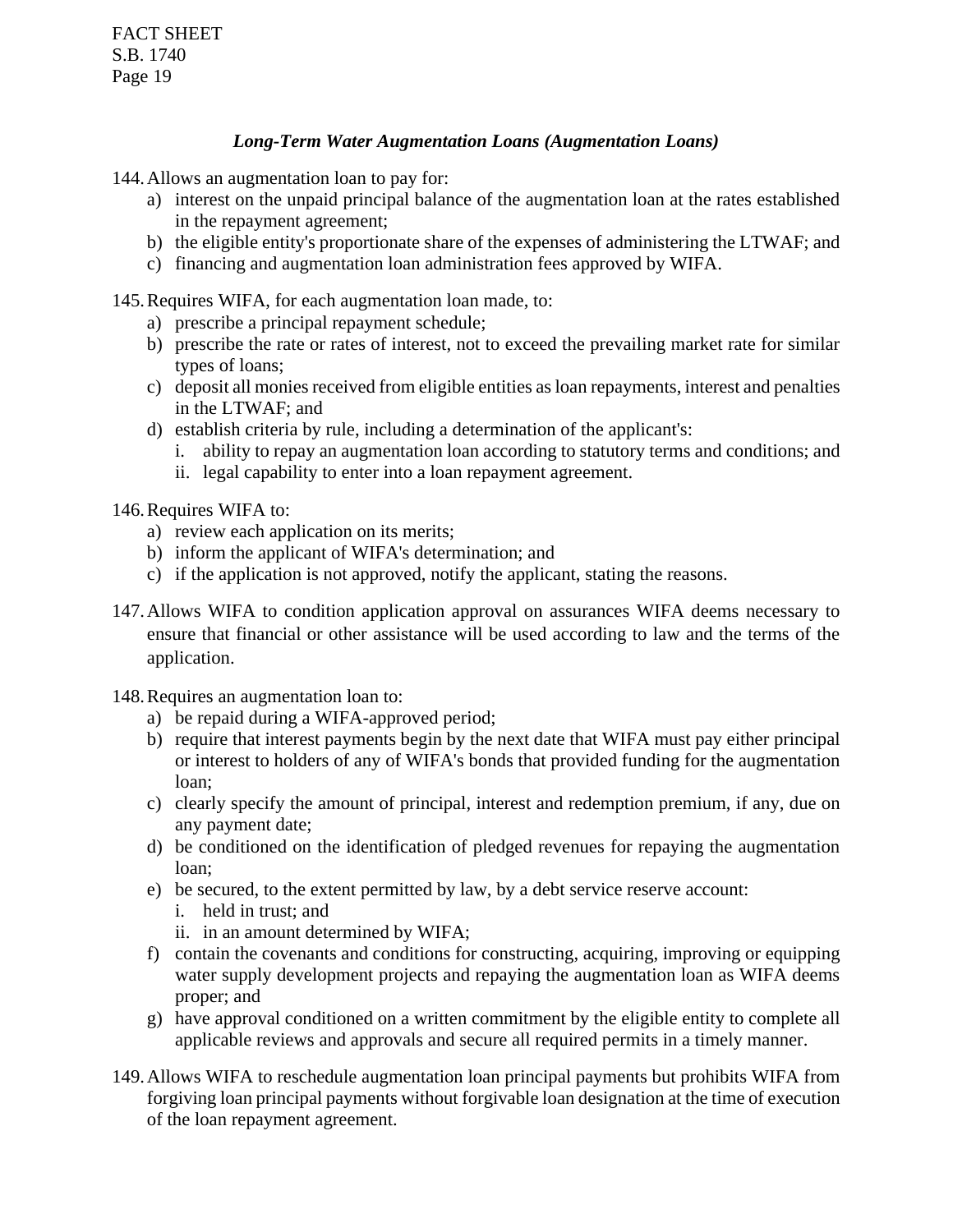- 150.Allows WIFA to:
	- a) provide for capitalization of interest accruing during construction of the eligible entity's water supply development project and up to one year after completion of the construction in the augmentation loan;
	- b) treat an augmentation loan for a water supply development project financed or refinanced by the loan as a lawful long-term obligation incurred for a specific purpose if the:
		- i. project is a part of a municipal utility; and
		- ii. city or town pledges revenues of the utility to repay the augmentation loan;
	- c) constitute, as evidence regarding ability to repay an augmentation loan, the existence of a current investment grade rating on an applicant's existing debt that is secured by the same revenues to be pledged to secure repayment under the loan repayment agreement; and
	- d) by WIFA Board resolution, impose any additional requirements necessary to ensure that the loan principal and interest are timely paid.
- 151.Allows loan payment provisions to be included in the levy, assessment, rates or charges of the pledged revenues pledged by the eligible entity to repay the augmentation loan.
- 152.Requires an augmentation loan to be evidenced by a:
	- a) loan repayment agreement;
	- b) lease purchase agreement; or
	- c) bonds of an eligible entity that are delivered to and held by WIFA, to the extent an eligible entity is a political subdivision of the state and has bonding authority.
- 153.Exempts payments made pursuant to a loan repayment agreement from the prohibition against a county, city or town:
	- a) spending money for a purpose not included in its budget; and
	- b) spending money or incurring or creating a debt, obligation or liability exceeding the amount stated for each purpose in the adopted budget.
- 154.Allows the AG, on request from WIFA, to take actions necessary to enforce a loan repayment agreement and achieve repayment of augmentation loans provided by WIFA.
- 155.Allows eligible entities that are political subdivisions of the state to:
	- a) pledge utility system revenues to the payment of a loan repayment agreement without an election, if the pledge of revenues does not violate any covenant pertaining to the utility system or systems or the revenues pledged to secure outstanding bonds or other obligations or indebtedness of the entities;
	- b) enter into a loan repayment agreement without holding an election;
	- c) enter into a loan repayment agreement without creating a debt; and
	- d) negotiate the sale of bonds to, or a loan repayment agreement with, WIFA without complying with any public or accelerated bidding requirements imposed by any other law for the sale of WIFA bonds.
- 156.Prohibits WIFA from requiring a political subdivision to pay a loan repayment agreement other than from the revenues pledged by eligible entities.
- 157.Allows an eligible entity to employ attorneys, accountants, financial consultants and other field experts deemed necessary to perform loan repayment agreement services.
- 158.Requires and authorizes an eligible entity, at the direction of WIFA, to pay WIFA's costs in issuing augmentation bonds or otherwise borrowing to fund an augmentation loan.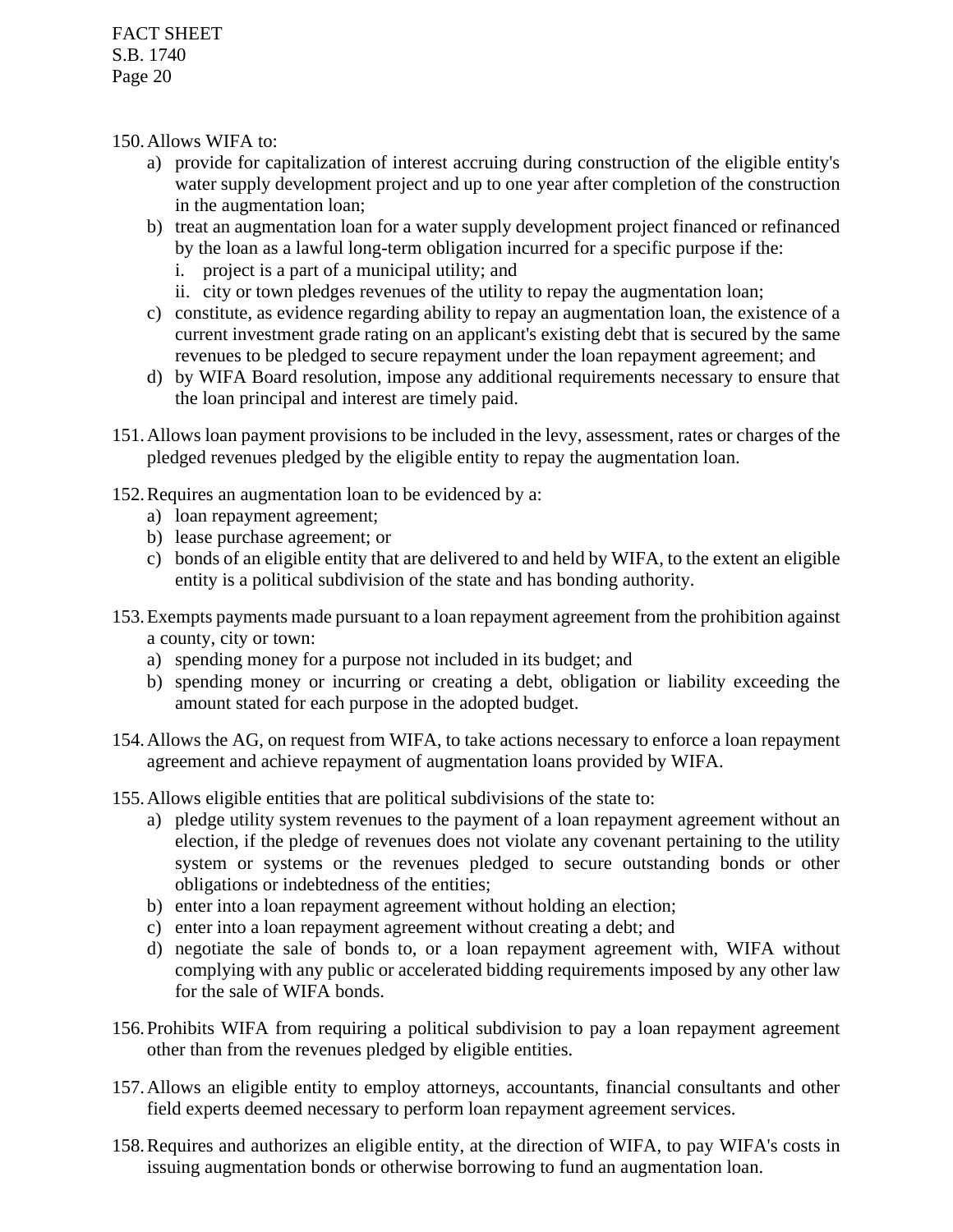#### *Augmentation Bonds*

- 159.Allows WIFA, as reasonable and necessary to administer or carry out the purposes of the LTWAF and except as limited by law, to:
	- a) issue augmentation bonds in the name of WIFA;
	- b) pledge resources for the security and payment of augmentation bonds;
	- c) issue refunding bonds if WIFA deems refunding expedient; and
	- d) refund by issuing new bonds for any augmentation bonds issued by WIFA if the bonds are secured from the same revenue source as the augmentation bonds without regard to whether the augmentation bonds to be refunded have matured.
- 160.Allows LTWAF monies to be used to secure augmentation bonds.
- 161.Allows the WIFA Board to issue negotiable augmentation bonds in a principal amount that WIFA deems necessary to:
	- a) provide sufficient monies and financial assistance for approved water supply development projects;
	- b) refund augmentation bonds when WIFA deems it expedient;
	- c) increase the capitalization of the LTWAF;
	- d) maintain sufficient reserves in the LTWAF to secure the augmentation bonds;
	- e) pay the necessary costs of issuing, selling and redeeming the augmentation bonds; and
	- f) pay other WIFA expenditures incidental to and necessary and convenient to administer augmentation bonds.
- 162.Requires WIFA to establish one or more augmentation bond proceeds accounts and one or more augmentation bond debt service accounts as necessary to accurately record and track bond proceeds and debt service revenues.
- 163.Requires the WIFA Board to authorize augmentation bonds by resolution, which prescribes the:
	- a) rate or rates of interest and the denominations of the bonds;
	- b) date or dates and maturity of the bonds;
	- c) coupon or registered form of the bonds;
	- d) manner of executing the bonds;
	- e) medium and place of payment; and
	- f) terms of redemption.
- 164.Exempts augmentation bonds, augmentation bond transfer and income produced by augmentation bonds from taxation by the state or any of its political subdivisions.
- 165.Requires the augmentation bonds to be sold at a public or private sale at the price and on the terms determined by the WIFA Board.
- 166.Requires all proceeds from the issuance of augmentation bonds, except any amounts used to pay costs associated with the issuance and sale of the bonds, to be deposited in:
	- a) the LTWAF; or
	- b) a separately held account as specified by the WIFA Board resolution.
- 167.Allows the WIFA Board, to secure any authorized augmentation bonds, to:
	- a) require issued augmentation bonds to be secured by a lien on all or part of the monies paid into the appropriate account or subaccount of the LTWAF;
	- b) provide the priority of the lien;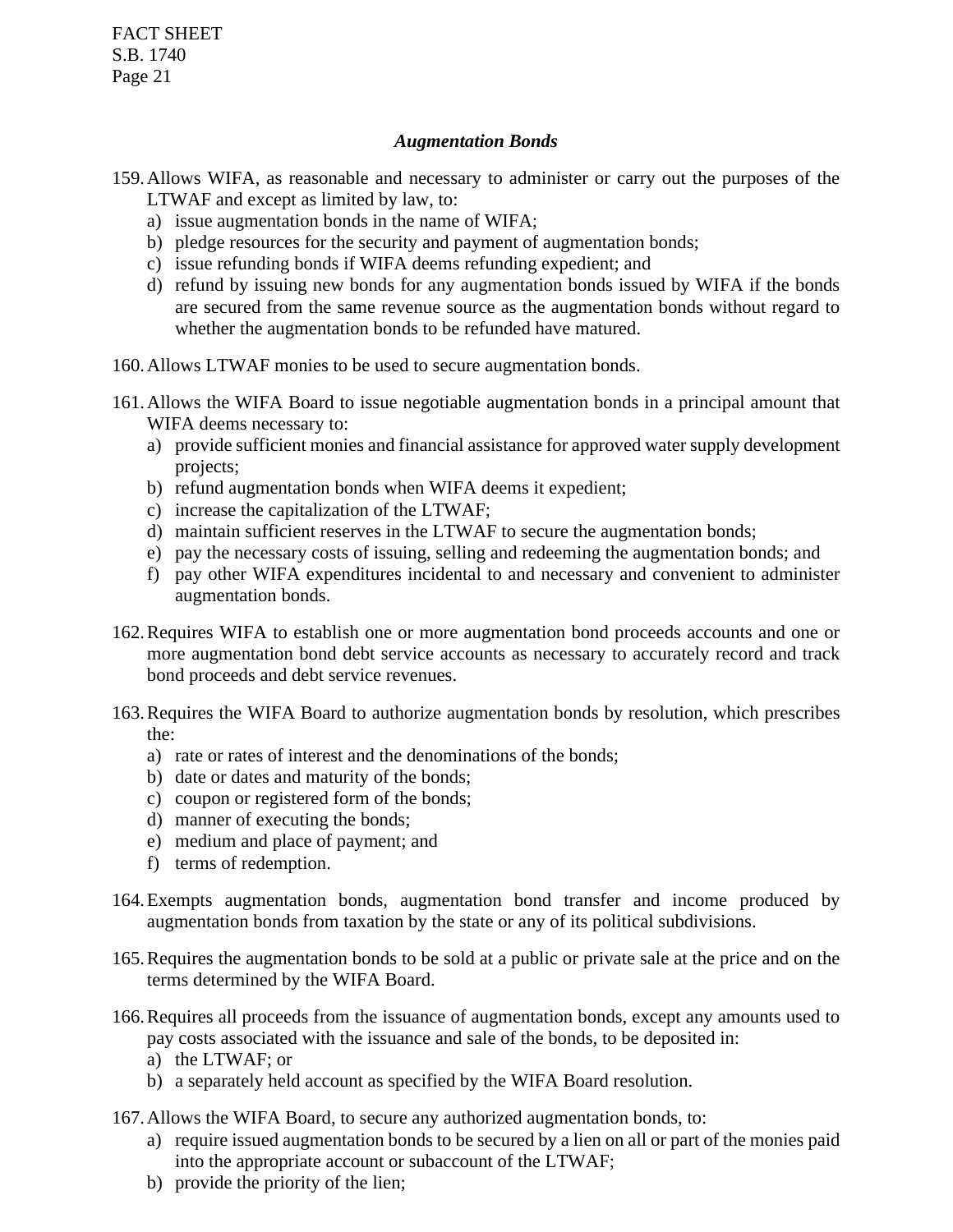- c) pledge or assign to or in trust to be held by the State Treasurer or a trustee appointed by WIFA for the benefit of the bond holder or holders any part of the appropriate account or subaccount of the LTWAF monies necessary to pay the principal and interest of the augmentation bonds as the bonds come due;
- d) set aside, regulate and dispose of reserves and sinking funds;
- e) require sufficient amounts of the proceeds from the sale of the bonds to be used to fully or partly fund any reserves or sinking funds established by the WIFA Board resolution authorizing the augmentation bonds;
- f) prescribe:
	- i. the procedure, if any, by which the terms of any contract with bondholders may be amended or abrogated;
	- ii. the amount of bonds the holders of which must consent to; and
	- iii. the manner in which consent may be given;
- g) provide for payment from bond sale proceeds of all legal, financial and other expenses incurred by WIFA in issuing, selling, delivering and paying the bonds;
- h) provide terms necessary to secure credit enhancement or other sources of payment or security; and
- i) provide any other terms and conditions that in any way may affect the security and protection of the bonds.
- 168.Allows the WIFA Board, out of any available monies, to purchase and subsequently cancel augmentation bonds, at a price not exceeding:
	- a) if the bonds are redeemable, the redemption price applicable plus accrued interest to the date of redemption; or
	- b) if the bonds are not redeemable, the redemption price applicable on the first date after purchase by WIFA on which the bonds become subject to redemption plus accrued interest to the date of redemption.
- 169.Deems the pledge of pledged revenues by an eligible entity, or the pledge of any other revenues by WIFA, as valid and binding from the time when the pledge is made.
- 170.Subjects immediately, to the lien of the pledge without any future physical delivery or further act, the monies pledged and received by the State Treasurer or a trustee to be placed in the LTWAF or in any account or subaccount in the LTWAF.
- 171.Deems any lien of any pledge as valid and binding against all parties having claims of any kind in tort, contract or otherwise against the WIFA Board or WIFA regardless of whether the parties have notice of the lien.
- 172.Deems the official resolution or trust indenture or any instrument by which the pledge is created, when placed in the WIFA Board's records, as notice to all concerned of the creation of the pledge.
- 173.Waives members of the WIFA Board and any person executing the augmentation bonds from personal liability for the payment of the bonds.
- 174.Stipulates that the instruments by which the pledge is created do not need to be recorded in any other place.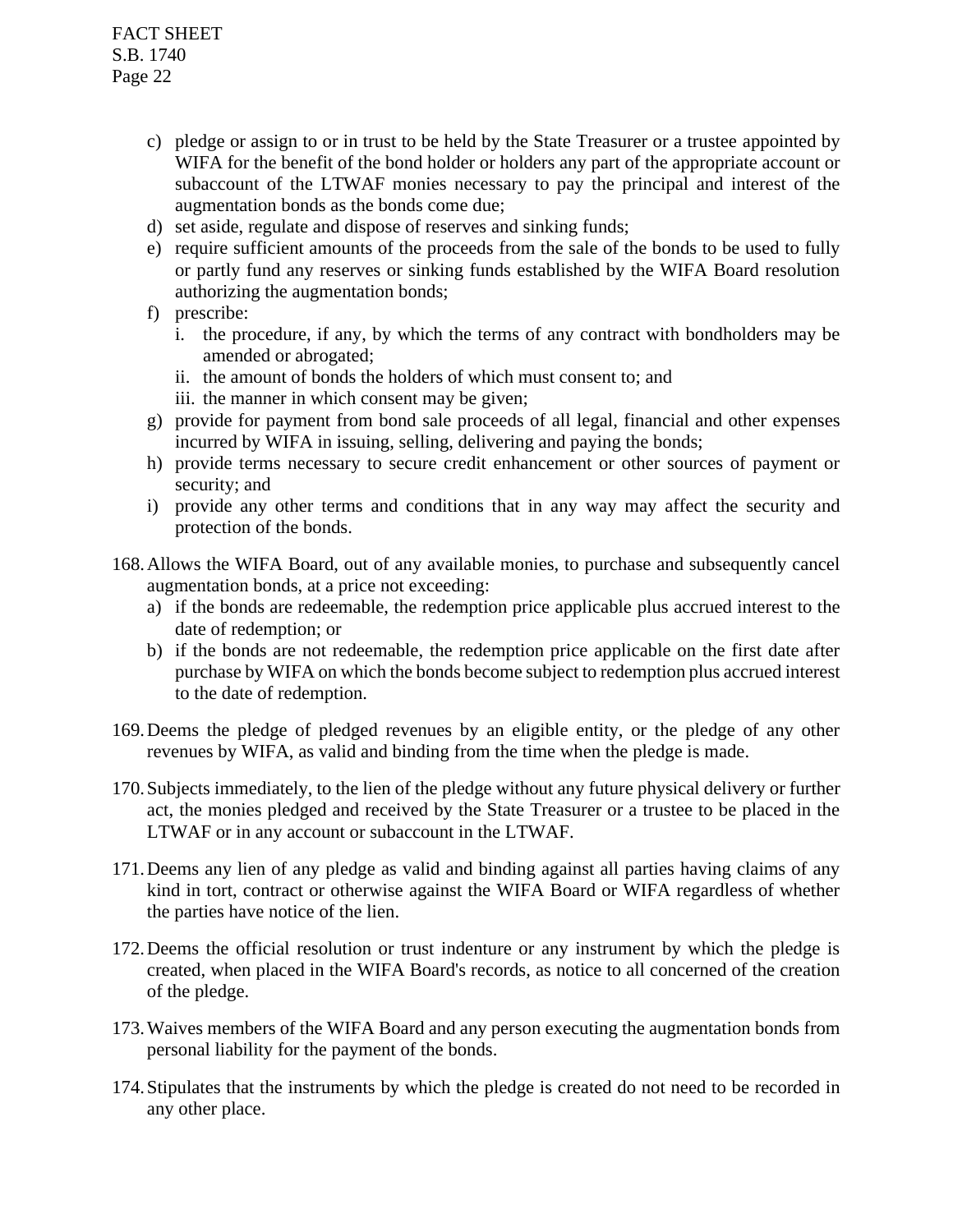- 175.Stipulates that augmentation bonds are valid and binding obligations notwithstanding that before the delivery of the bonds any of the persons whose signatures appear on the bonds cease to be members of the WIFA Board.
- 176.Declares augmentation bonds incontestable by the WIFA Board from and after the sale and delivery of the bonds.
- 177.Deems augmentation bonds as securities:
	- a) in which public officers and bodies of the state, its political subdivisions, municipalities, companies, associations and other persons carrying on an insurance business, all financial institutions, investment companies and other persons carrying on a banking business, all fiduciaries and all other persons authorized to invest in obligations of the state may properly and legally invest; and
	- b) that may be deposited with public officers or bodies of the state and municipalities and political subdivisions of the state for purposes that require the deposit of state bonds or obligations.
- 178.Pledges to and agrees with holders of augmentation bonds that the state will not:
	- a) limit or alter the rights vested in WIFA or any successor agency to collect the monies necessary to produce sufficient revenue to fulfill the terms of any agreements made with the holders of the bonds; or
	- b) in any way impair the rights and remedies of the bondholders, until all bonds issued, together with accrued interest, interest on any unpaid installments of interest and all costs and expenses in connection with any action or proceedings by or on behalf of the bondholders, are fully met and discharged.
- 179.Allows the WIFA Board, as an agent for the state, to include the pledge and undertaking in its resolutions and indentures securing its augmentation bonds.
- 180.Requires WIFA, if monies pledged to secure augmentation bonds become insufficient to pay the principal and interest on the augmentation bonds guaranteed by the LTWAF, to follow the same procedure prescribed for water supply development bonds.
- 181.Allows the WIFA Board to submit any augmentation bonds issued to the AG after the completion of all authorization proceedings.
- 182.Requires the AG:
	- a) within 15 days after submission, to examine and pass on the validity of the bonds and the regularity of the proceedings; and
	- b) if the proceedings comply with this legislation and the AG determines that, when delivered and paid for, the bonds will constitute binding and legal obligations of WIFA, to certify on the back of each long-term water augmentation bond, in substance, that the bond is issued according to the Constitution and Arizona law.
- 183.Stipulates that augmentation bonds are:
	- a) obligations of WIFA;
	- b) payable only according to the bonds' terms;
	- c) not general, special or other obligations of the state;
	- d) do not constitute a legal debt of the state;
	- e) not enforceable against the state; and
	- f) not enforceable out of state monies other than the income and revenue pledge and assigned to, or in trust for the benefit of, the holder or holders of the bonds.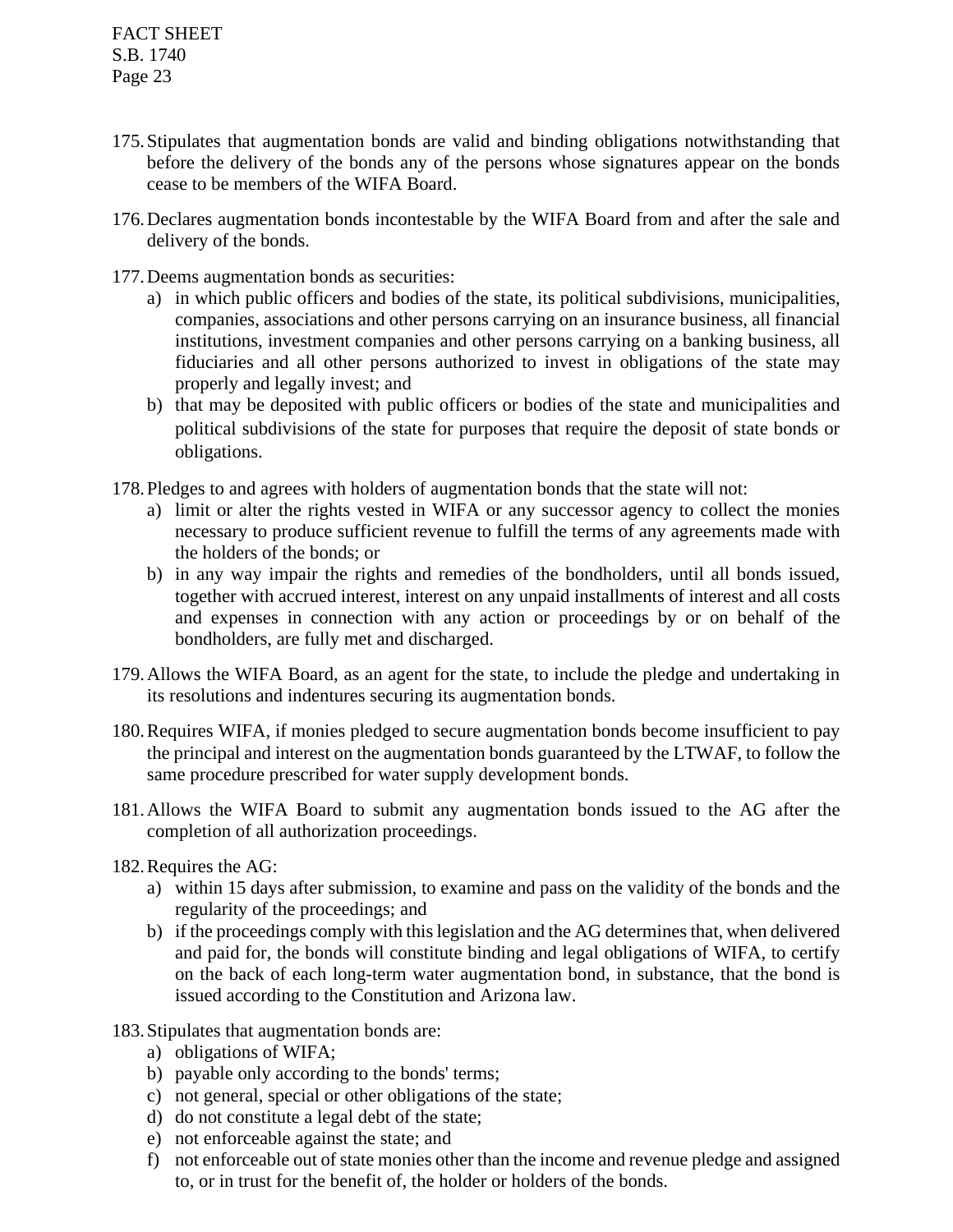#### *ADWR*

184.Requires the Director of ADWR:

- a) by December 1, 2023, and every year after, to prepare and issue an Assessment for at least 4 of the 22 planning areas that ADWR has identified in a report regarding Arizona's strategic vision for water supply sustainability; and
- b) ensure that an Assessment is completed for all identified planning areas at least once every five years.
- 185.Requires the Director of ADWR to ensure that an Assessment is completed for all identified planning areas at least once every five years.
- 186.Allows the Director of ADWR to contract with outside entities to perform some or all of the Assessments and requires the entities to be identified in the Assessment.
- 187.Requires ADWR to provide technical assistance to the WIFA Board.

#### *Key Definitions*

188.Defines *eligible entity*, as it pertains to the WSDRF, as:

- a) a water provider that distributes or sells water outside of the boundaries of a multi-county water conservation district (MCWCD);
- b) any city, town, county, district, commission, authority or other public entity that is statutorily organized or exists under a voter-approved charger or initiative that is located outside of the boundaries of a MCWCD; or
- c) an entity that provides water to a water provider that distributes or sells water outside the boundaries of a MCWCD.

189.Defines *eligible entity*, as it pertains to the LTWAF, as:

- a) a water provider;
- b) any city, town, county, district, commission, authority or other public entity that is statutorily organized or exists under a voter-approved charter or initiative; or
- c) an entity that provides water to a water provider within Arizona.
- 190.Defines *imported water* as any water that:
	- a) originates outside of Arizona; and
	- b) is made available to water users within Arizona by conveyance, exchange, or otherwise through projects funded or financed in whole or part with LTWAF monies.
- 191.Defines *import water* as making water originating outside of Arizona available to water users within Arizona by conveyance, exchange or otherwise through projects funded or financed in whole or part with monies from the LTWAF.
- 192.Defines *financial assistance* as:
	- a) loans provided by WIFA to eligible entities; and
	- b) credit enhancements purchased for an eligible entity's bonds or other forms of indebtedness.
- 193.Defines *pledged revenues* as any monies to be received by an eligible entity, including property taxes, other local taxes, fees, assessments, rates or charges pledged by the entity as a source of repayment for a loan repayment agreement.